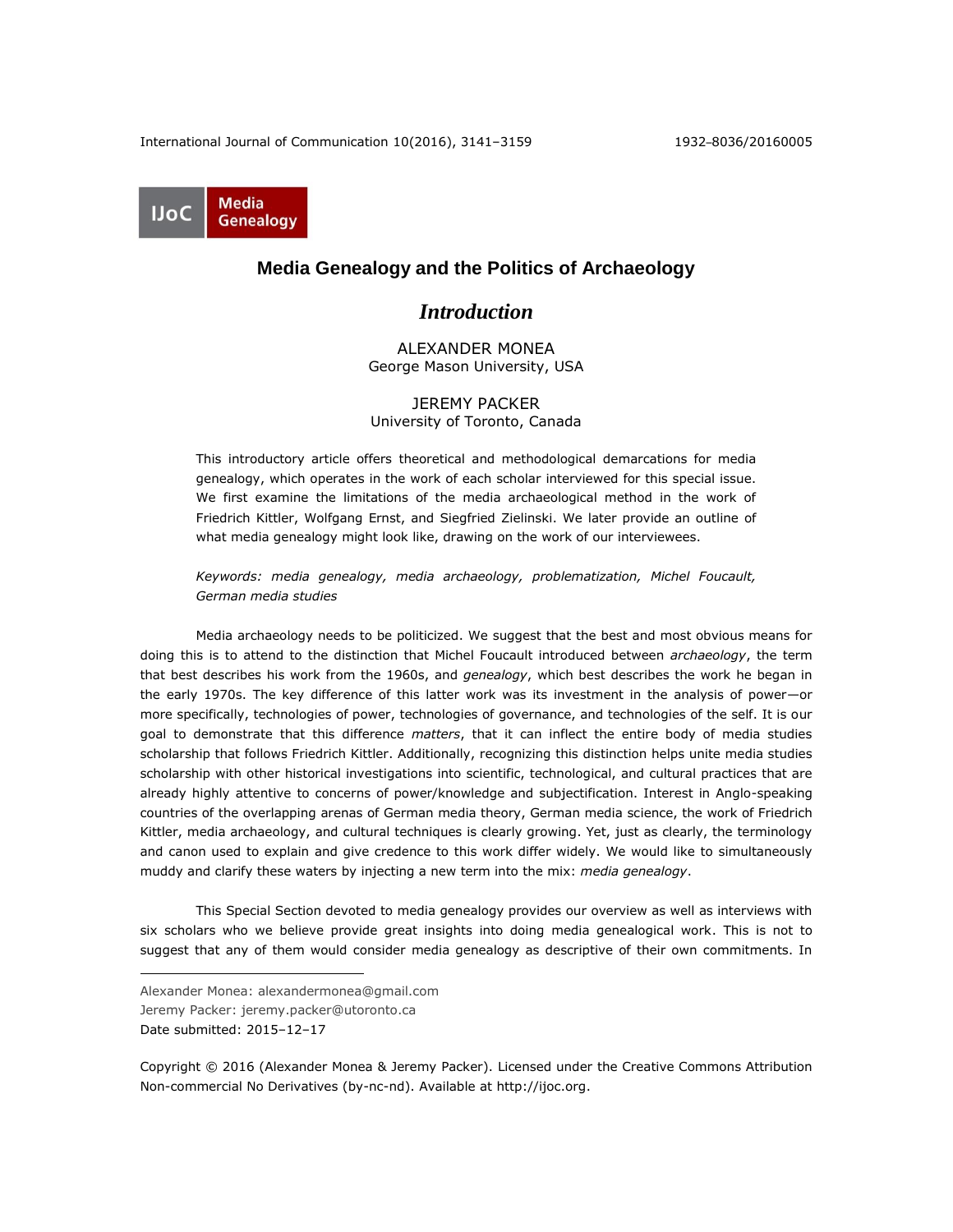fact, most of them do not hail from media or communication departments. We are not interested in branding them or providing them an academic home they are not in search of. Rather, we see the kind of work they do as suggestive of what we are calling a genealogical approach to media. Their work illustrates several dimensions of the project we outline. We originally invited them to be the featured speakers for the annual Communication, Rhetoric, and Digital Media Symposium held in April 2015 at North Carolina State University. Our title for the event was "Media, Epistemology, Power," and it was described in the promotional materials as an engagement with the political dimensions of media as epistemological machines. More broadly, the symposium was an attempt to create a dialogue about how to interject concerns regarding power into work that is increasingly being brought under the banner of media archaeology. In the following interviews, each scholar wrestles with major concerns relating to conducting historical and politically engaged media scholarship.

This introductory article offers theoretical and methodological demarcations of media genealogy. We begin by describing media archaeology as it has been introduced to English-language audiences. This version of media studies recognizes itself as being heavily indebted to Foucault's work, but generally restricts that commitment to his archaeological investigations of the 1960s. We suggest that media archaeology downplays Foucault's later writings and thus fails to heed Foucault's warnings about the limitations of the archaeological method. We then overview Foucault's own arguments about these limitations and his shift to the genealogical method. We also examine the work of three key German media theorists—Friedrich Kittler, Wolfgang Ernst, and Siegfried Zielinski—who are widely regarded as progenitors of media archaeology. We investigate each theorist's explanation of the archaeological method and the way in which he explicitly or implicitly draws upon genealogical analyses. Finally, we provide some examples of media genealogy, drawing on the work of the scholars interviewed for this special issue.

#### *Media Archaeology*

In Erkki Huhtamo and Jussi Parikka's edited collection *Media Archaeology: Approaches, Applications, and Implications*, which for many served as the first English-language aggregation of media studies scholarship operating under the banner of media archaeology, the editors describe Michel Foucault as "formative" for many media archaeologists and as the most prominent forerunner of "mediaarchaeological modes of cultural analysis" (Huhtamo & Parikka, 2011, p. 6). In fact, most scholars doing work that might be described as media archaeology are influenced by, directly cite, and work through the central concepts of Foucault (Ernst, 2013; Kittler, 1990, 1997, 1999, 2010; Parikka, 2012; Siegert, 1999, 2015; Winthrop-Young, 2002, 2011; Zielinski, 2006, 2013). Across the literature, it seems as if the archaeological component of media archaeology is always Foucauldian in its origins.

Jussi Parikka has done the most extensive work to aggregate media archaeological scholarship as well as to elaborate the theories and methodologies most typical to a media archaeological approach. Parikka (2012) argues that Foucault's influence is largely methodological and utilized for "excavating *conditions of existence*" for a given object (p. 6). He writes, "Archaeology here means digging into the background reasons why a certain object, statement, discourse or, for instance in our case, media apparatus or use habit is able to be born and be picked up and sustain itself in a cultural situation" (p. 6). In Parikka's most extensive treatment of Foucauldian methodology, he cites *The Archaeology of*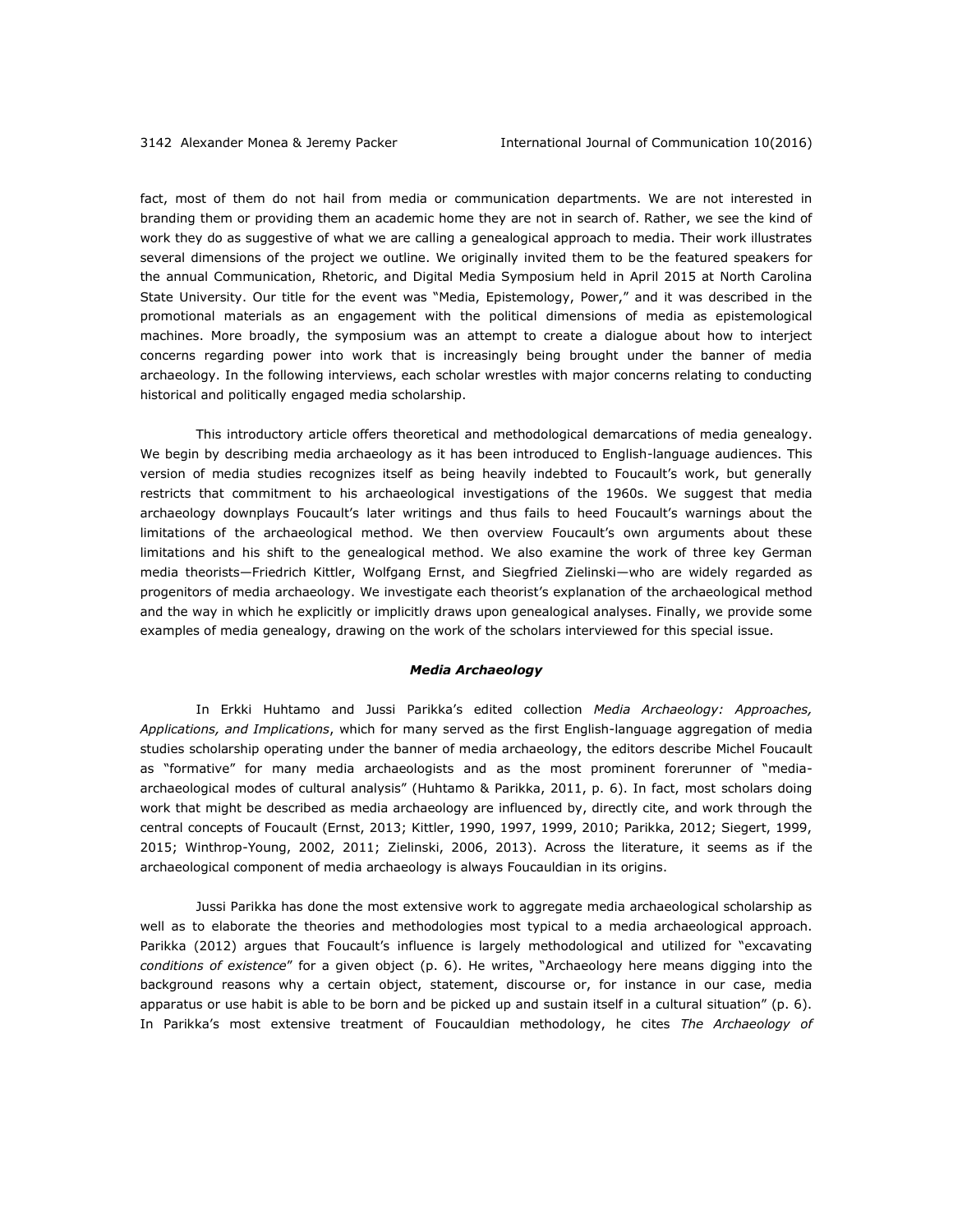*Knowledge* (Foucault, 1972) exclusively, even paraphrasing what he understands to be the key methodological principles of the text.

This leads us to point out an opening for a further investigation into the potential value of media genealogy: First, archaeology as a practice specific to media could be more thoroughly accounted for in order to elaborate its limitations, and, second, a cursory review of the projects operating under the media archaeology banner demonstrates that they often overstep the methodological limitations of archaeology and begin to operate in a genealogical mode that is unfortunately under-recognized as such. We see these tendencies in Parikka's original work on the intersections of media and nature (2010, 2013, 2014, 2015). In his most recent book on geology and media materialism, Parikka (2015) attempts to construct "a creative intervention to the cultural history of the contemporary" (p. 4) by looking beyond the internal specifics of the machine, and instead taking machines as "vectors across the geopolitics of labor, resources, planetary excavations, energy production, natural processes from photosynthesis to mineralization, chemicals, and the aftereffects of electronic waste" (p. 139). As demonstrated later in our examination of the limitations to the archaeological method, this is a research agenda that seems genealogical through and through. We find the same tendency in Parikka's work on insects and bestial media archaeology, where he hopes "to look at the immanent conditions of possibility of the current insect theme in media design and theory" (2010, p. xiv), which would seem to imply critique by problematization, something we suggest is central to media genealogy.

Parikka (2015) explains, "Media archaeological methods have carved out complex, overlapping, multiscalar temporalities of the human world in terms of media cultural histories" (pp. 151–152). It is our contention that this is precisely what media archaeology *cannot* do without turning toward genealogical practice. Our critical attention on Parikka is not meant to detract from the original and important body of work he has brought to the world but instead to more prominently open up the field of Foucauldianinfluenced media studies to the genealogical method, specifically through the notion of problematization. As the herald of post-Foucauldian German media studies in the English-speaking world, Parikka's work offers a convenient entry point into such an expansion and we call for an alignment of goals for future media studies scholarship. Toward that end, we hope to first demonstrate the limitations of Foucault's archaeology of knowledge and the reasoning behind his genealogical method. Then we will provide brief reviews of the work of three key theorists that Parikka and others have positioned as media archaeologist originators— Kittler, Ernst, Zielinski—and demonstrate how each of these scholars confronts the limits of archaeology. Last, we establish some of the possibilities that media genealogy and problematization offer to media studies scholarship and sketch out a media genealogical methodology.

#### *The Limitations of the Archaeological Method*

As Colin Koopman (2103) has elaborated at length, even in *The Archaeology of Knowledge* Foucault was hounded by a dissatisfaction with his own theorizations of historical continuity in archaeological analysis. At the time of writing, Foucault was already aware that he would be criticized for crudely affirming historical discontinuity. Foucault explicitly acknowledges that "Archaeology . . . seems to treat history only to freeze it," and later writes, "But, there is nothing one can do about it: several entities succeeding one another, a play of fixed images disappearing in turn, do not constitute either movement,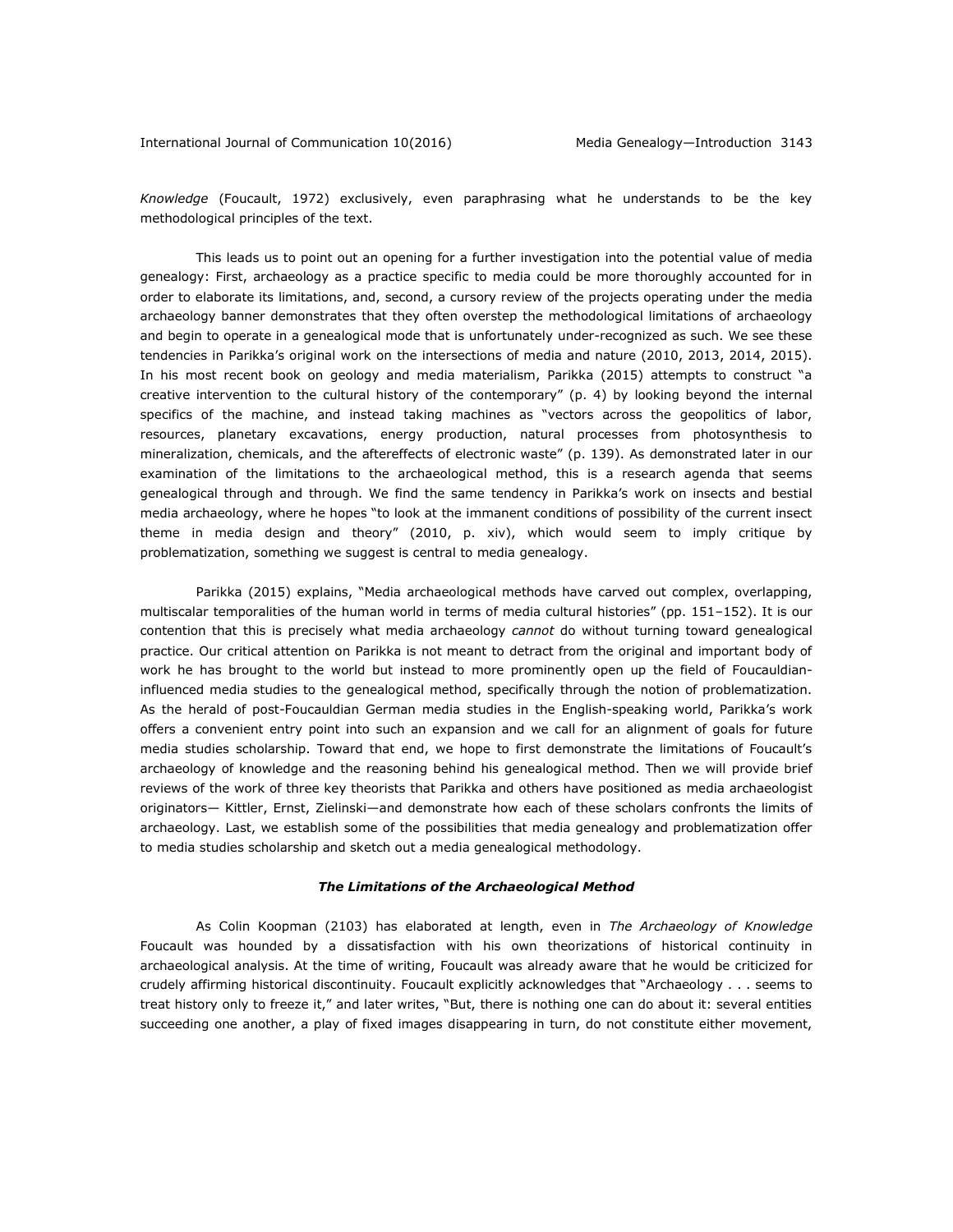time, or history" (1972, pp. 166–167). He even closes the text by questioning the possibility of archaeologies other than those concerned with scientific epistemological practices, like sexuality, painting, and politics. For him, analyses that remained too structural in nature "can never take place but in the synchronic cross section cut out from this continuity of history subject to man's sovereignty" (Foucault, 1996a, p. 59). Foucault would soon come to believe that what all of his earlier works had failed to properly take into account was the problem of power, and he had failed to do so because the archaeological method had presented him with a diachronic snapshot of discursive rules, bracketing the need for an explanation of how they had emerged and endured across time. By 1970, Foucault would posit the addition of a genealogical method to archaeology to help account for this, the two of which were originally meant "to alternate, support, and complete each other" (1972, p. 234).<sup>1</sup> Here, as Hubert Dreyfus and Paul Rabinow (1983) are apt to point out, Foucault has begun to outline a methodology for articulating the non-discursive practices that effectively form a discourse.

Foucault's lecture series at the Collège de France from 1970 to 1971 signifies a key turning point and provides great insight into this shift. Michael Behrent (2012) suggests that Foucault turns toward the Greek sophists to accommodate his alternative to propositional knowledge (the outcome of archaeological method) with his interest in power. Foucault's reading of the sophists allows him to conceptualize power in terms of struggle rather than as something owned or that which is given through rights. Furthermore, power produces "truth effects—i.e. power-knowledge" (Behrent, 2012, p. 171). Finally, in Foucault's reading of the sophists, discourse is material. Statements exist in time and space and occur through a medium. As such, statements cannot refer to objects; they are themselves objects. The materiality of communication as well as the sensibility that power is best understood through an analysis of struggle will come to the fore in the work of Friedrich Kittler. In addition to the sophists, Foucault would repeatedly turn to Nietzsche as a means of elaborating genealogy.

As Foucault would elaborate in his essay "Nietzsche, Freud, Marx" (Foucault (1999a), the depth of archaeology is viewed from higher and higher up, producing a visible surface on which archaeological depth is laid out. It is on this surface that later, in his essay "Nietzsche, Genealogy, History," Foucault (1999b) would locate the "nonplace" at which adversarial wills would engage in the endless play of repeated dominations that leads to the *emergence* of forces. It is these emergent forces that would be responsible for the production, schematization, maintenance, inflection, and reproduction of the rules that constitute discursive regimes. As Foucault writes, "Rules are empty in themselves, violent and unfinalized; they are made to serve this or that, and can be bent to any purpose" (1999b, p. 378). Their formation through the play of forces is anonymous, prior to the distinction of subjects and objects. Foucault writes, "Consequently, no one is responsible for an emergence; no one can glory in it, since it always occurs in the interstice" (p. 377). At the level of the visible surface along which forces emerge and dominate one another, there are no identical points enduring across time, but the genealogist can isolate "substitutions, displacements, disguised conquests, and systematic reversals" (p. 378). It is here that the genealogist can recover history as series of interpretations and practices (see Foucault, 1999b, pp. 378–379) cutting across the temporal multiplicity of a field of forces (see Foucault, 1999c, p. 430).

 $\overline{a}$ 

 $1$  For one of his first articulations of their difference, see Foucault (1972, p. 234).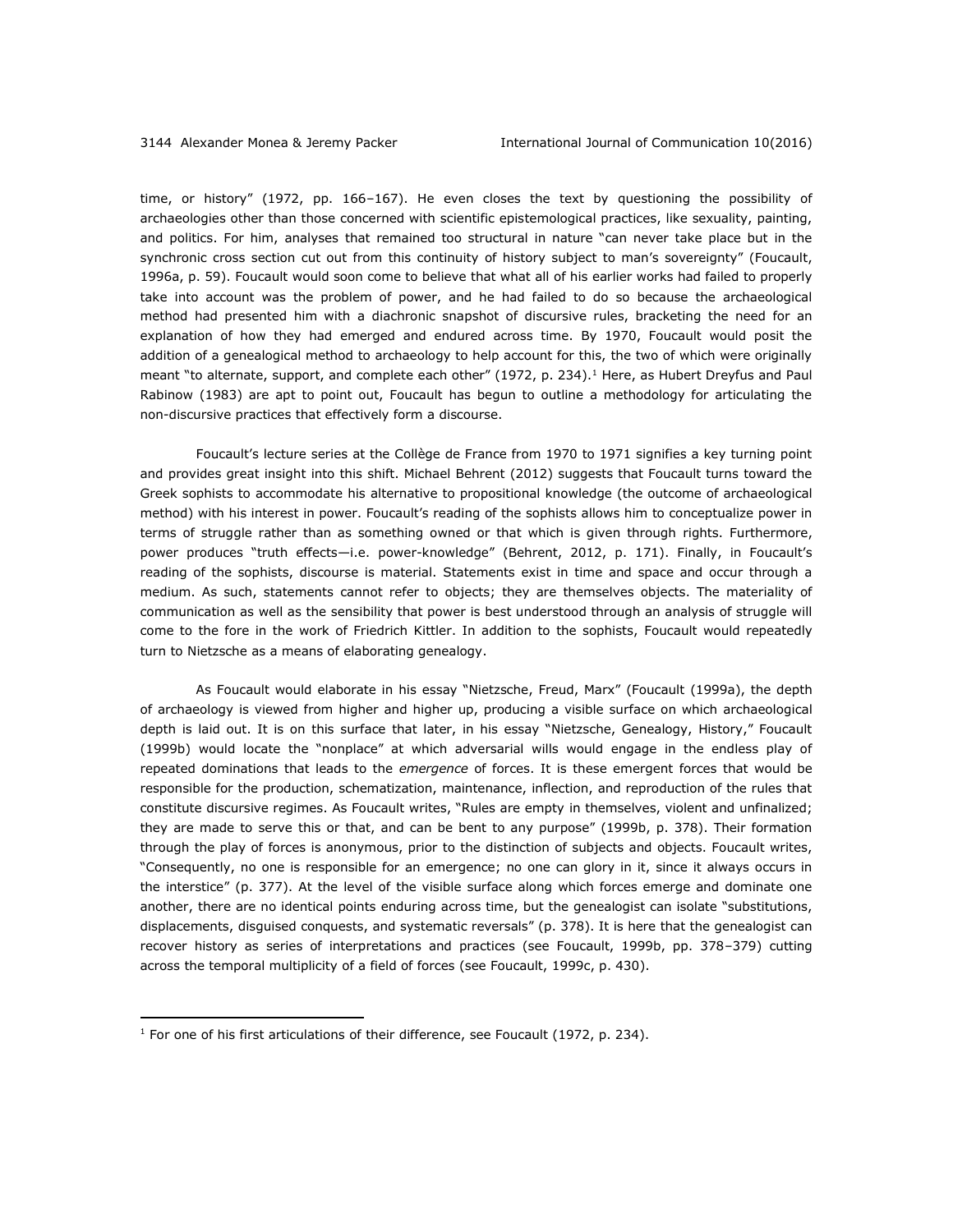By the time *Discipline and Punish* (Foucault, 1995) was published, Foucault's new theories had matured to a much more stable state. Here we can also see a fully formed outline of power/knowledge, wherein knowledge is no longer isolated and is instead always coupled to practices and power dynamics. It is this mutual inflection of power and knowledge that unfreezes time for Foucault, their intermingling having allowed for emergence in difference and repetition across temporal interstices. As Foucault (1995) notes, this ability to transverse the temporal axis in critique is not meant to better understand the past in terms of the present, but rather to produce *the history of the present*. As Dreyfus and Rabinow (1983) note, this new form of critique is able to locate the points at which "meticulous rituals of power" and "political technologies of the body" arose, took shape, and gained importance (p. 119). In so doing, Foucault finds a new way to offer up political opportunities to those who might seek them; his histories of the present delineate possible paths of attack, effects of truth ready for battle, in a struggle "waged by those who wish to wage it, in forms yet to be found and in organizations yet to be defined" (1996b, p. 262).

For Koopman (2013), problematization is the unifying thread that ties together archaeology and genealogy under the banner of providing critique in the form of a history of the present. For Foucault, problems emerge when a field of action, behavior, or practice becomes uncertain and unfamiliar or is set upon by difficulties imposed by (often non-discursive) elements surrounding it (e.g., social, economic, or political processes). Around this problem, a number of possible solutions or responses are posed simultaneously, and these possibilities are conditioned by, but are in no way isomorphic to, their surrounding elements. Foucault writes,

This development of a given into a question, this transformation of a group of obstacles and difficulties into problems to which the diverse solutions will attempt to produce a response, this is what constitutes the point of problematization and the specific work of thought. (1996c, p. 421)

This notion of problematization, in conjunction with the concepts of temporal emergence and of power/knowledge produced by the cooperation of archaeology and genealogy, is the core of Foucauldian critique. Here "critique now becomes an inquiry into the conditions set by problematizations as they manifest in the contingent emergence of complex intersections of practice" (Koopman, 2013, p. 48). This mode of critique can track the play of forces, the contestations of power that have produced the space of possibility for contemporary practice. As Koopman (2013) notes,

The point is not to discern how the intentions of those in the past effectively gave rise to the present, but rather to understand how various independently existing vectors of practice managed to contingently intersect in the past so as to give rise to the present. (p. 107)

In the realm of media studies and media history, the problematization approach has the capacity to not only (archaeologically) articulate the specific affordances and constraints of a technical media apparatus' functions of capture, processing, storage, and transmission but (genealogically) articulate the clashes of power that resulted as multiple technologies were (counter)posed as potential solutions within a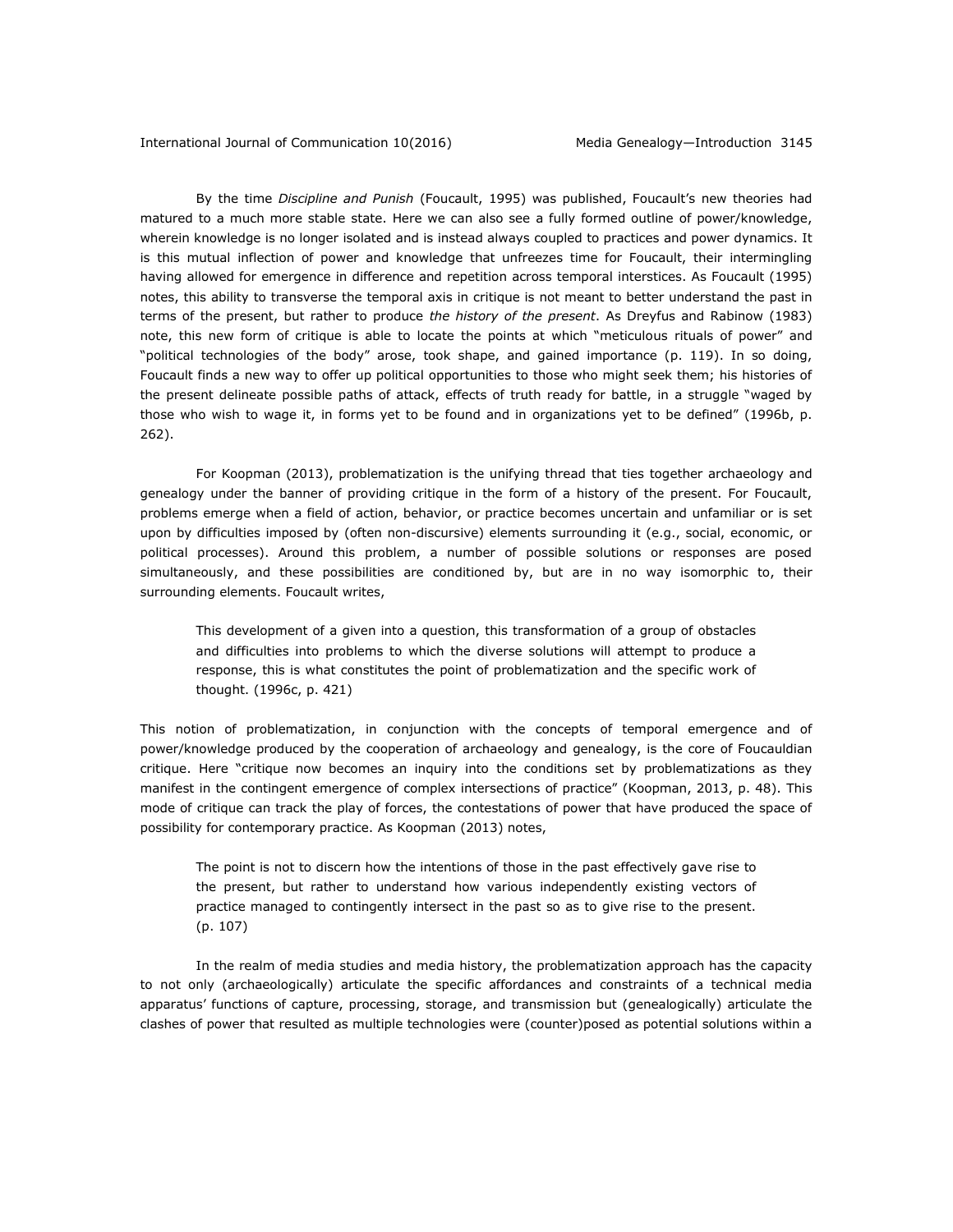problematic field, and thus trace the emergence of a stabilized (socio)technical apparatus. Media problematization understood from a purely formalistic perspective would address what forms of noise in the system have been discovered/created that necessitate elimination. The historical specificity and centrality of media as constituting the means by which phenomena and elements of the world are approached as a problem space would be central. Thus, media technologies are more than the materiality of their machinic embodiments; rather, they are a method of systematically and repeatedly addressing a problem. Media address the certainty and regularity of signal processing, of reducing uncertainty and noise—or, in broader terms, "disciplining" signaling or, more consequently, epistemological practices. Media eliminate problems through the mastery of signal processing. Foucault's example for such practices comes from a French military manual that outlined a program for precise system control.

From the master of discipline to him who is subjected to it the relation is one of signalization: it is a question not of understanding the injunction but of perceiving the signal and reacting to it immediately, according to a more or less artificial, prearranged code. Place the bodies in a little world of signals to each of which is attached a single, obligatory response. (Foucault, 1995, p. 166).

For Kittler, it is quite consequential that such an example has military origins.

### *Kittler, Ernst, Zielinski*

For Friedrich Kittler, the invention of media technologies requires a discursive apparatus to produce the problematic that transforms sketches, technical plans, and theories into concrete inventions. For example, he argues that differentiating technical media based on the human sensory channels they correspond to is arbitrary, for there are only multimedia systems. Our capacity to differentiate them by such a correspondence only exists because "they were developed to strategically override the senses" (Kittler, 2010, p. 36). Technical media were developed in the 19th century as a consequence of psychological and physiological research on the human body, but the reason that they emerged in that century and no other—be it earlier or later—is because of the particular discourse networks they emerged within and the technical skills that had produced the human body as a scientific object, an *empirical body*, rather than a transcendental subject. As Kittler (2010) writes,

After the individual sensory channels had been physiologically measured and technically replaced, what followed was the systematic creation of multimedia systems, which all media have since become. What emerged were simulations or virtual realities, as they are now called, which reach as many sensory channels as possible at the same time. (p. 163)

It is important to note here that, as Villiers de'Isle-Adam recognized over a century ago, the raw materials required to produce the phonograph were readily accessible throughout all of human history and could literally have been assembled at any time. Its construction was only rendered impossible by the lack of the appropriate discourse network (see Kittler, 1999).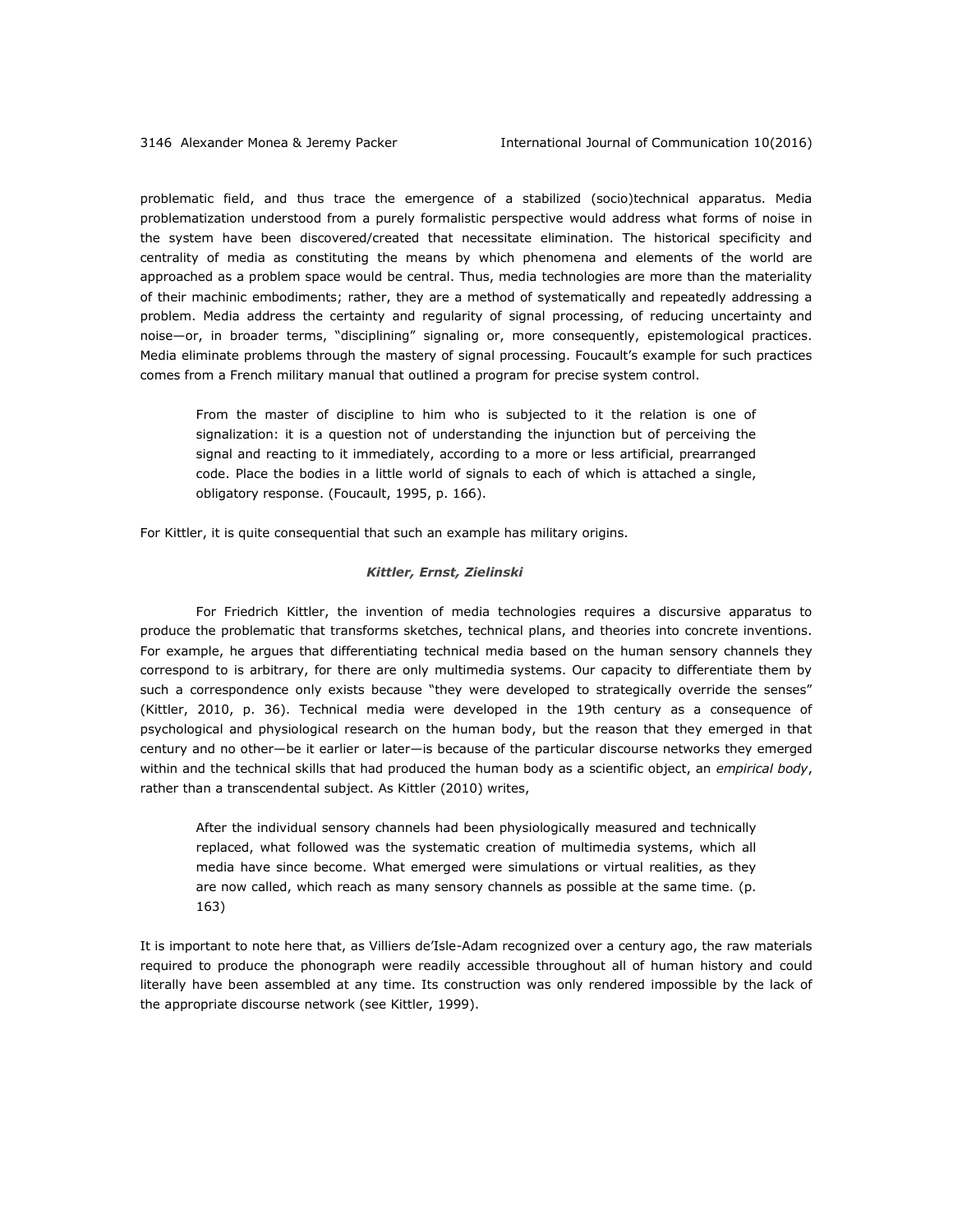Kittler (1999) writes, "Technical media are never the inventions of individual geniuses, but rather they are a chain of assemblages that are sometimes shot down and that sometimes crystallize" (p. 153). Further, "Because a human life is far too short to comprehend avalanches of technical innovations, teamwork and feedback loops become essential" (p. 157). This is akin to McLuhan's (2003) argument that humans are but "the sex organs of the machine world, like the bee of the plant world, enabling it to fecundate and to evolve ever new forms" (pp. 68–69). McLuhan argues, "One of the most common causes of breaks in any system is the cross-fertilization with another system" (p. 59). On this point, Kittler agrees: "One must . . . consider developmental teams, subsequent developments, optimizations and improvements, altered functions of individual devices, and so on; this means, in the end, an entire history of the industry" (1999, p. 34).

Let's return for a moment to Kittler's argument at the point where technical media are no longer differentiable based on the human sensorium. At that point, technical media render the human central nervous system superfluous to mediation (Kittler, 1999). The human is lost into the apparatus, and the so-called human is split into physiology and information technology. At this point it is clear that Kittler is moving past the archaeological method. His work is concerned to trace the emergence of particular technical media, and it does so in relation to the play of forces forming discursive rules, governmentality, strategies of producing bodies, and technologies of the self that operate under the regimes of physiology, anatomy, and psychometrics—particularly in relation to military endeavors. Technical media arise out of distributed discursive networks composed of bodies of knowledge (such as chemistry and physiology), objects of knowledge (such as precise chemical components), distributed human research and development teams, techniques and technologies of governmentality and the self, as well as recombinations of technological apparatuses. After crystallizing, technical media quickly cut their roots and become mobile, intermixing and recombining with one another, to the point where their original frame of reference holds explanatory power for their functioning.

In large part, Kittler's analyses are indeed archaeological in nature. He is often focused on demonstrating exactly how particular technologies function in relation to the "so-called human"—or, as Kittler terms it, how they escape the grid of the symbolic. These analyses are of specific inventions leading up to and including phonographs that digitally capture the real, or photo- and cinematographic devices that digitally capture the imaginary. And while any given device's technological functioning—in terms of things such as component arrays, wiring, hardware, and programming—cannot be explained by their original frames of reference, *their emergence can*. While Kittler does trace specific technologies out of joint with any linear technological history, he is also invested in analyzing their disjointed emergence across the interstices of multiple temporalities. He does so by producing numerous overlapping genealogies, as in his work on optical media, which traces a lineage from the camera obscura to photography to cinema to television, which affords him theories of optical mediation as a set of nondiscursive practices and techniques. These crystallize into variable media technologies and, we suggest, operate as modes of subjectivation under what Foucault came to call governmentality in the late 1970s. It is here that we note a particularly productive line of inquiry into the relationship between media archaeology and governmentality has largely been overlooked.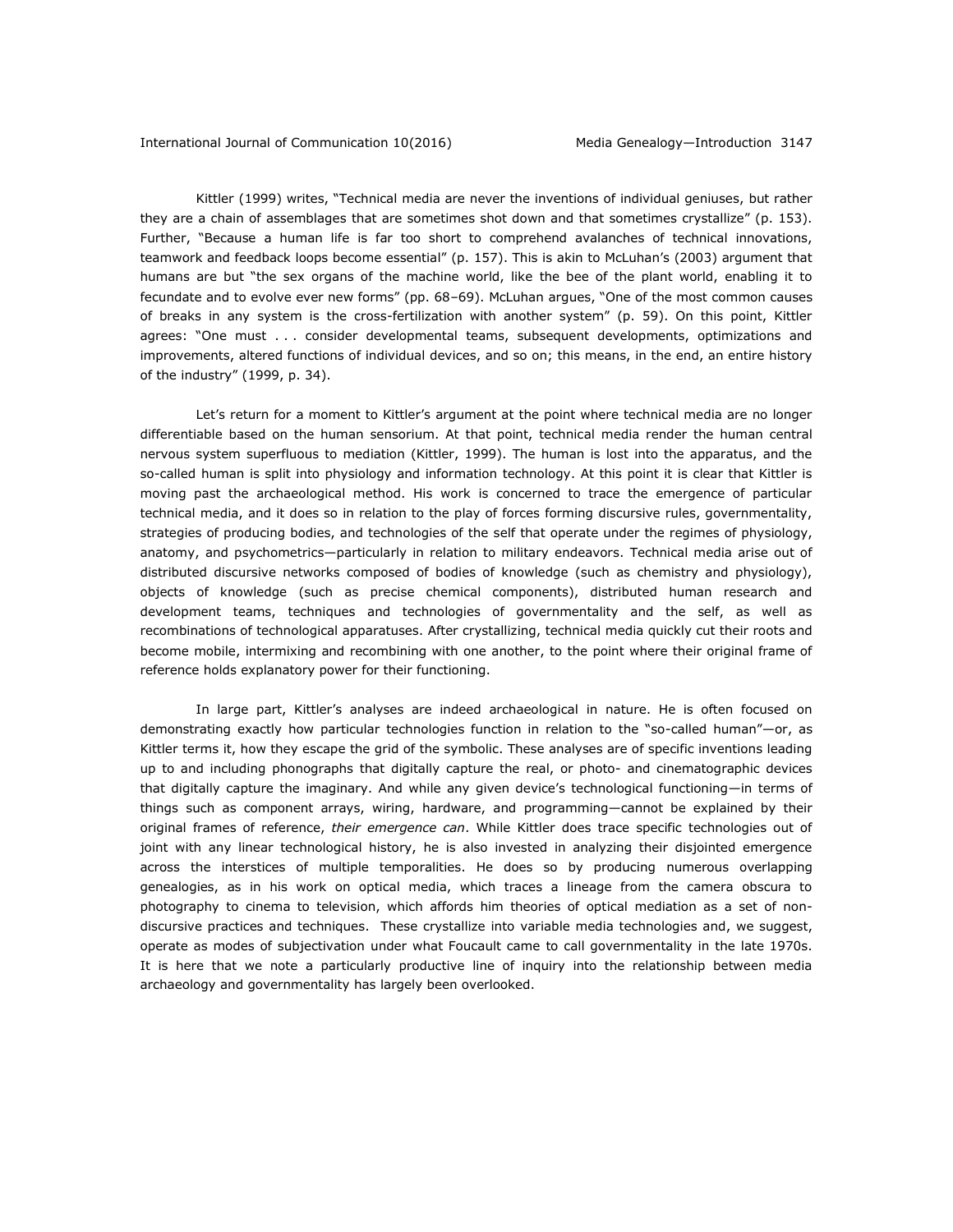In his earliest work, Kittler (1990) describes his project as an analysis of "the network of technologies and institutions that allow a given culture to select, store and process relevant data" (p. 369). We would like to highlight these aspects, at times neglected, of Kittler's work. Although many view the termination of Kittler's history to be the obsolescence of the human in a world of digital computers and near autopoietic machines, we might take as a clue the sparse amount of his work that actually elaborates that world. Instead, one might see Kittler as diagramming a particular problematization in the contemporary, an arbitrary and contingent set of possibilities for the future in our *current* discourse. Despite the emphasis he places on it, the world Kittler imagines never arrives in his work in any teleological sense. If we take that to be true, it is easy to envision Kittler as writing a history of the present, with an eye to one possible future that has not yet arrived, so that we might alter any of the multiple strategies and tactics plotting our course. Parikka (2012) seems to agree that, in Kittler, at the birthplace of media archaeology, his two key insights—media as "systems for transmitting, linking and institutionalizing information" and the functioning of power in an age of technical media—are the result of a combination of both archaeological and genealogical methods (p. 68). Perhaps this is why Kittler eschewed his supposed affiliation with media archaeology (Huhtamo & Parikka, 2011, p. 9).

Geoffrey Winthrop-Young (2002) provides another reading of Kittler's methodological commitments.

German media scientists such as Kittler evolved their own link between archeology and genealogy; that is, they fused war to its discursive effects by examining the mechanisms and technologies of inscription, physical disciplining, and surveillance that connect the two. (pp. 845–846)

He suggests that Kittler developed his "war answer" or "martial a priori" as a means for overcoming the perceived limitations of archaeological analysis in providing an explanation for why one episteme replaces another (see Winthrop-Young, 2002, p. 845). He nicely sums up such an explanation: "War serves as the prime techno-historical catalyst and hence as the explanatory backdrop of media evolution; media evolution, in turn, explains epistemological patterns and ruptures" (p. 845). Winthrop-Young sees three other plausible means for addressing archaeology's limitations. First, Paul Virilio develops a historical argument that the military necessity for speed and accuracy demands technological replacements for the human. Second, Keith Hoskins specifies the disciplinary mechanism attached to new forms of "learning to learn" by which humans automate and mechanize the learning process. Third, James Beniger argues that a series of "control revolutions" have taken place in civilian arenas that demanded the programmability of the human to coordinate with machines. What we ultimately find in Winthrop-Young's examination are other prevalent genealogical explanations. What we hope to add to such a description are some means for generalizing these kinds of explanations into methodological coherence.

Wolfgang Ernst's understanding of media archaeology is derived from an extended investigation of archives and library science. His work can largely be situated in the post-1960 response to the grand narratives of historiography that looked to characterize an epoch through investigations into stable identities such as the nation or state, often by totalizing archival data on groups of individual citizens meant to constitute its population. In particular, Ernst couples German media theory with work on new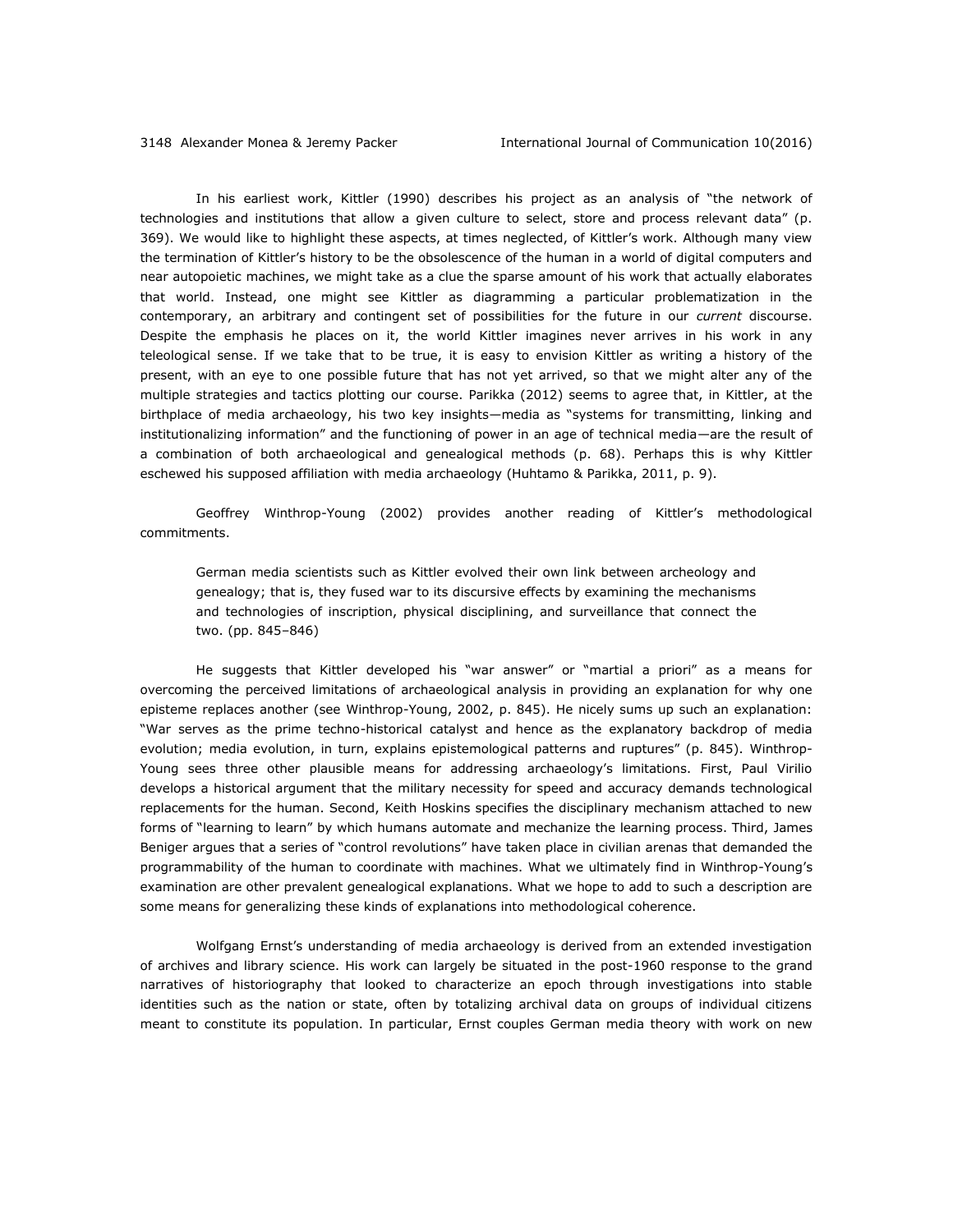historicism in the United States by the likes of Stephen Greenblatt and Hayden White as well as French poststructural theorists such as Foucault, Gilles Deleuze, and Jacques Derrida. For Ernst (2015), Foucault left open the variable of media and mediation, and thus missed the ways in which the surface or interface of the archive is underlain by operative agencies that establish an inherent order to things in their very (archival) production.

For Ernst, a genuine media archaeology historicizes the concept of the archive itself by examining it as the law of the sayable and the seeable. Rather than imagining away the gaps and silences of the archive, it uses them to establish a model by looking for patterns in the data and examining "the figuration of their registrative texture" (Ernst, 2015, p. 74). This is made difficult in the case of technical media, because they constitute a *dynamic archive*; they form series of data, rather than stories, according to cultural-technical operations that can dynamically rearrange them into different information. In a digital archive, "past, present, and future are nothing but segments, functional demarcations of differences in a dynamic data stream" (Ernst, 2015, p. 94), and thus historiography is unable to operate. Ernst argues that only an archaeological method can reckon with data.

Archaeology can do this by a sort of reverse engineering, by looking at the information configured out of the data to establish the law of the sayable and the seeable within the archive, which also requires an acceptance that media themselves are also archaeologists (Ernst, 2013). Media are made up of technoepistemological configurations that always precede the discursive surface of the archive that humans engage with. The root of media archaeology is not in historicizing particular inventions but in establishing their *arché*, their laws of the sayable and seeable, immanent to their very source code. For Ernst, this means that media archaeologists need to be competent in informatics, know the infrastructure of the technologies they critique, and perform media archaeology by using those same technologies. He writes "Media theories work only when being tested against hard(ware) evidence" (Ernst, 2013 , p. 60). This is because media archaeology deals with the structural level of hardware and not its history.

For Ernst, none of this is to the detriment of cultural studies. Instead, media archaeology operates as a sibling field, paradoxically opening cultural studies to the "noncultural dimensions of the technological regime" (2013, p. 61), because currently "the machine is the better media archaeologist of culture" (p. 62). He writes, "Media-archaeological analysis opens culture to noncultural insights without sacrificing the specific wonders and beauties of culture itself" (p. 62), and, "Media archaeology exposes the technicality of media not to reduce culture to technology but to reveal the techno-epistemological momentum in culture itself" (pp. 72–73). But there is a readily apparent problem here in that this is a unidirectional causal mechanism rather than a feedback loop. Ernst maintains that studying the interrelations between the two necessitates keeping them separate to rethink their terms and practices, and he argues that media archaeology ought to uncover the external technological laws that are the primary agents of media history. Yet he has an obvious trajectory by which these investigations can inform cultural studies but little to say about what influence cultural studies might have on media studies in this interrelationship.

Ernst opened his career with a book that saw archives as enmeshing power and having internal politics (2015), even in their digital and dynamic manifestations. He saw the archive operating in league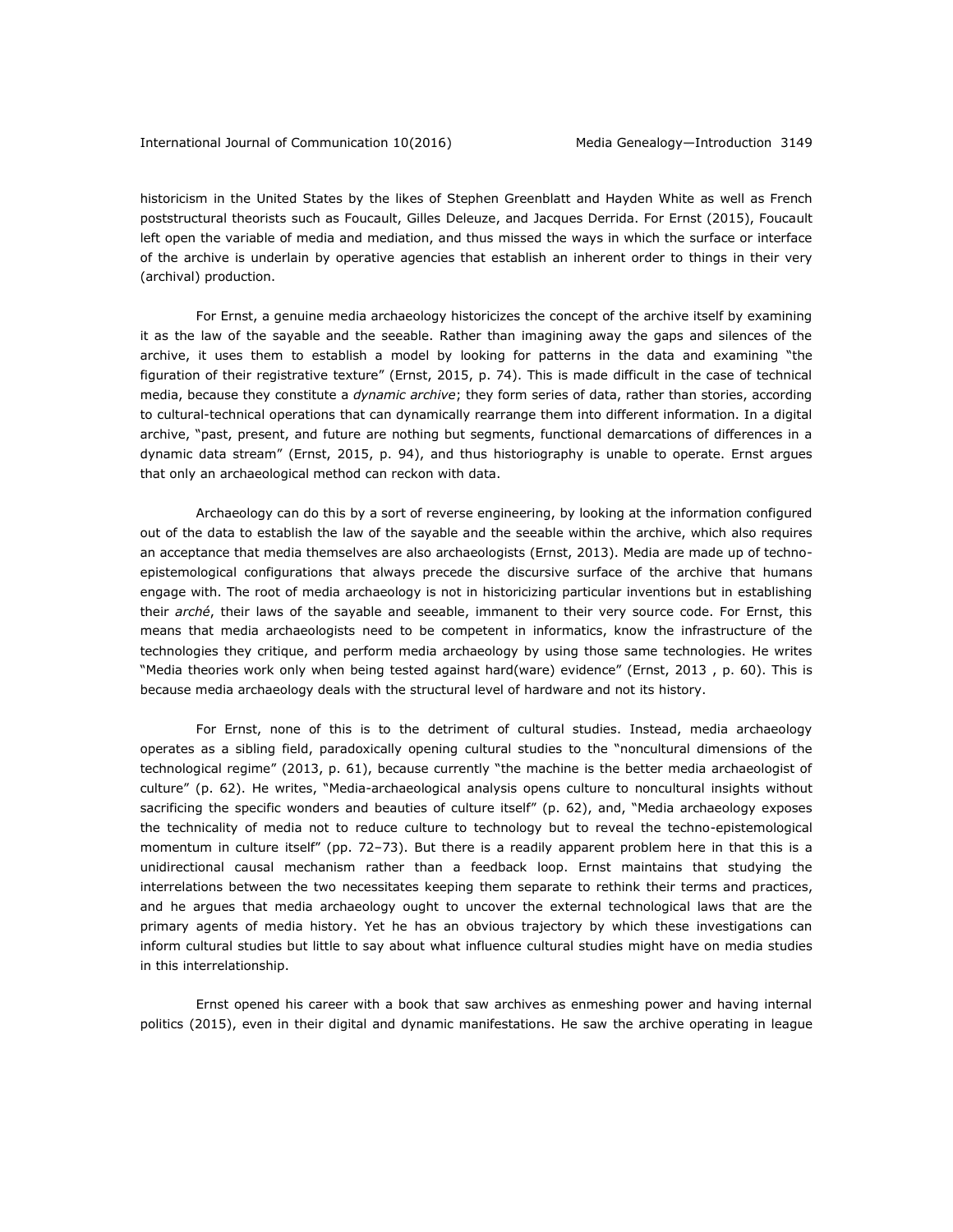with power to generate an order of things, forms of literature and knowledge. The texts contained in the archive are "monuments to power that have coagulated into writing" (p. 53), but what are *data*? Ernst seems eerily silent on the play of forces and the operation of power in the production/collection, processing, storage, and transmission of data. Ernst writes, "Power is *what* remembers, rather than *who*, as we have learned from Foucault" (p. 53). In the instance of a digital and dynamic archive, one that by necessity contains at least database and parsing algorithm but likely also peripherals for preparing/producing data for input and for output via an interface, where does power lie? Is it solely with technical and mathematical laws for signal processing? Are there no options or variations among archival technologies that get embedded through infrastructural sociotechnical processes? These (genealogical) questions are few and far between in Ernst, and it is precisely they that would benefit from a feedback loop between strict archaeological investigation and genealogy, be it a cultural studies variant or not.

Parikka acknowledges that "this archaeology starts to think through our mediatic world as the conditions for the way in which we know things and do them—knowledge and power" (Ernst, 2013, p. 6), and notes that Ernst leaves open the possibility for media genealogy but continually describes genealogy as the (political) narration of counterhistories (Ernst, 2013; Parikka, 2011). Parikka also seems well aware of the potential critique of Ernst in terms of the absence of the political in his theories, but he praises Ernst's development of nonsubjective approaches to the study of media, for Ernst's "cold gaze," which allows him to examine technology at the level of signal processing and develop theories of microtemporality and time criticality. However, Parikka also argues that Ernst's call for fostering media competency through education might be sufficient to transform his archaeological work into a history of the present à la Foucault. We would like to push the question of how people working on the interrelationship of media and culture might create a feedback loop between the two rather than leaving the relationship unidirectional, as Ernst does. Further, we are unclear on how to leverage Ernst's media archaeology to critique contemporary or future technologies that are increasingly black-boxed and unavailable for reverse engineering and technical tinkering.<sup>2</sup>

Siegfried Zielinski (1996) was perhaps the earliest scholar to popularize the term *media archaeology*, arguing early on that from a pragmatic perspective it meant "to dig out secret paths in history, which might help us to find our way into the future" (para. 9). At the time *Audiovisions: Cinema and Television as Entr'actes in History* was published, Zielinski (1999) was already focused on the triad formed of technology, culture, and subject. There he expressed an interest in utilizing the work of British cultural studies, and Raymond Williams in particular, alongside more traditional German media theory; he also worked to distance himself from competition with other German media theory focusing more exclusively on "the techno-structure of media processes (like, for example, those of Friedrich Kittler and his pupils)" (1999, p. 21), to which he instead understood his work to be supplemental. While *Audiovisions* certainly focused on technological apparatuses, it consistently framed them within a particular context of cultural forms and viewing subjects.

Zielinski articulated an anarchical tendency in certain "artists, theoreticians, and artisttheoreticians" to

 $\overline{a}$ 

<sup>&</sup>lt;sup>2</sup> Parikka raises these issues, but has little to say about them (Ernst, 2013).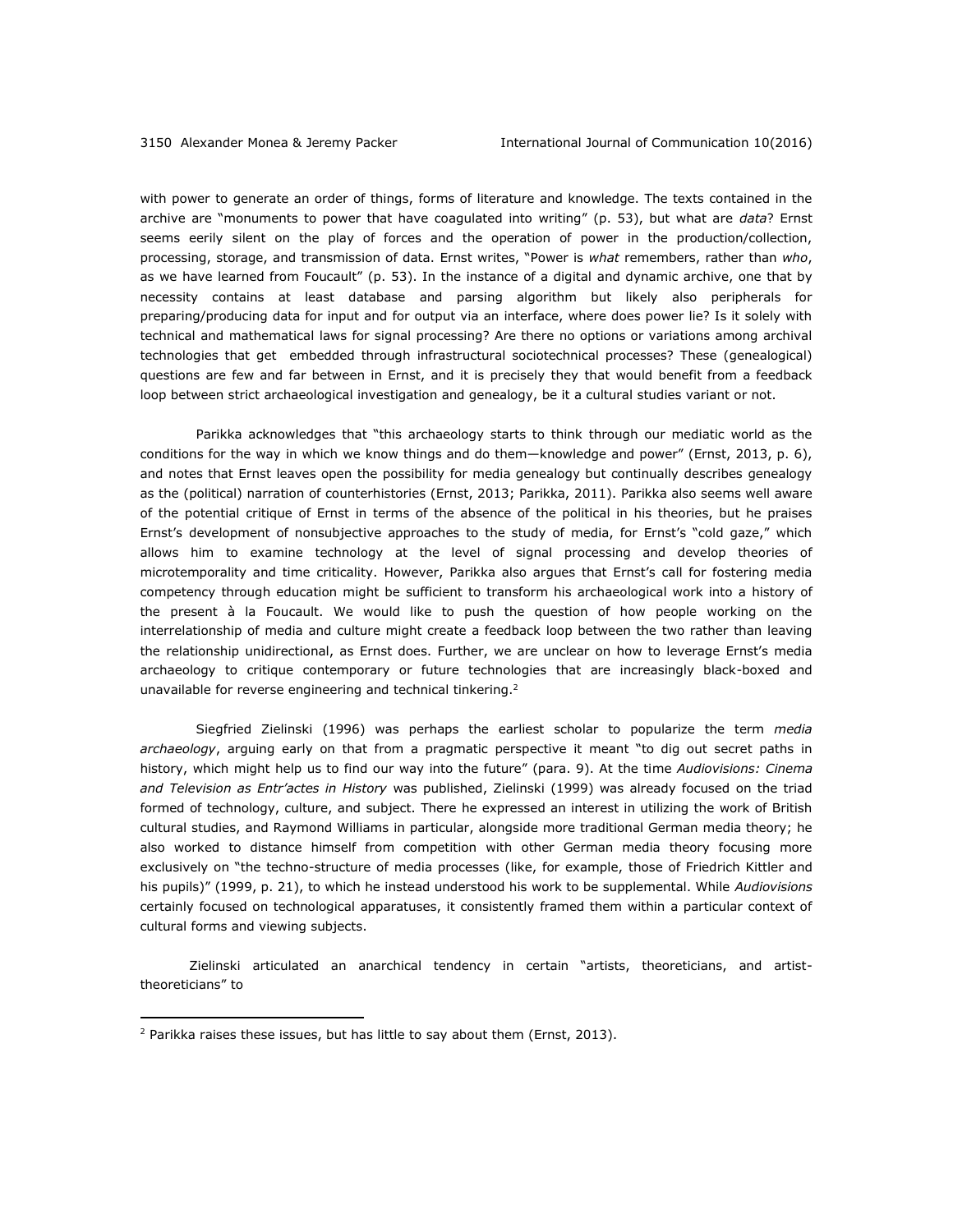burn and burn up in the endeavour to push out as far as possible the limits of what language and machines, as the primary instances of structure and order for the last few centuries, are able to express and in doing so to actually reveal these limits. (1996, para. 4)

This took center stage in his later book, *Deep Time of the Media: Toward an Archaeology of Hearing and Seeing by Technical Means*, where Zielinski (2006) began to reposition archaeology as (an)archaeology. This new articulation of media (an)archaeology was meant to escape the grand genealogical narratives of master media and instead focus on isolating discrete instances of events, ideas, and objects in the past where the grand narratives were still in flux, and often ones that contradicted those narratives. Zielinski wrote: "The goal is to uncover dynamic moments in the media-archaeological record that abound and revel in heterogeneity and, in this way, to enter into a relationship of tension with various present-day moments, relativize them, and render them more decisive" (2006, p. 11). Drawing on Foucault, Zielinski was interested in isolating divergent and disjunctive concrete specificities in a framework that resisted any attempt to totalize them into a narrative of linear progression, one that would instead maintain the tension of the in-between of its heterogeneous phenomena, of concepts and reality, of calculation and imagination. This was not to be taken as a philosophical study but as "a collection of curiosities" (Zielinski, 2006, p. 34).

Zielinski described this collecting of curiosities as forming "a *variantology* of the media" (2006, p. 7), a project that he would extend across five edited volumes of curiosities before publishing his next monograph. In his most recent work, *[. . . After the Media]*, Zielinski (2013) seems to have come full circle, referring to his own project as a genealogy and calling for others to produce "comparable thematic genealogies" as well. His (an)archaeological investigations of specific media curiosities persist, belonging to "resistant particularities" and "free-floating singularities," but "they can also get dragged into the machinery of the systemic and thus also take on or be assigned a strategic character" (p. 24). This latter aspect is a new focus in Zielinski's work, and it demonstrates how (an)archaeologically excavated media must also be understood in terms of how embedded they are in overarching apparatuses, foremost of which are Foucault's notions of truth, knowledge, and sexuality. On this, Zielinski (2013) writes:

*The media* have the character of a *dispositif* in the sense introduced by Michel Foucault. . . . Their objectivations belong to the resources of knowledge and manifestation that structure power. *The media* are significantly involved in producing the cultural self, as well as co-constituting the sanctioned notions of the Other. (p. 24)

Zielinski's work can here be seen to come back to the grand genealogical narratives from which he departed by way of archaeology and (an)archaeology. Without the complementarity of these two methodologies, Zielinski is powerless to address what in *[. . . After the Media]* has become a central problem for him: a history of the present capable of addressing the most pressing of our current political dilemmas in a productive manner.

Parikka (2011, 2012) has focused on the genealogical production of "counter-histories" that trace the emergence of neglected and minor traits in history. This is an understanding that may account in part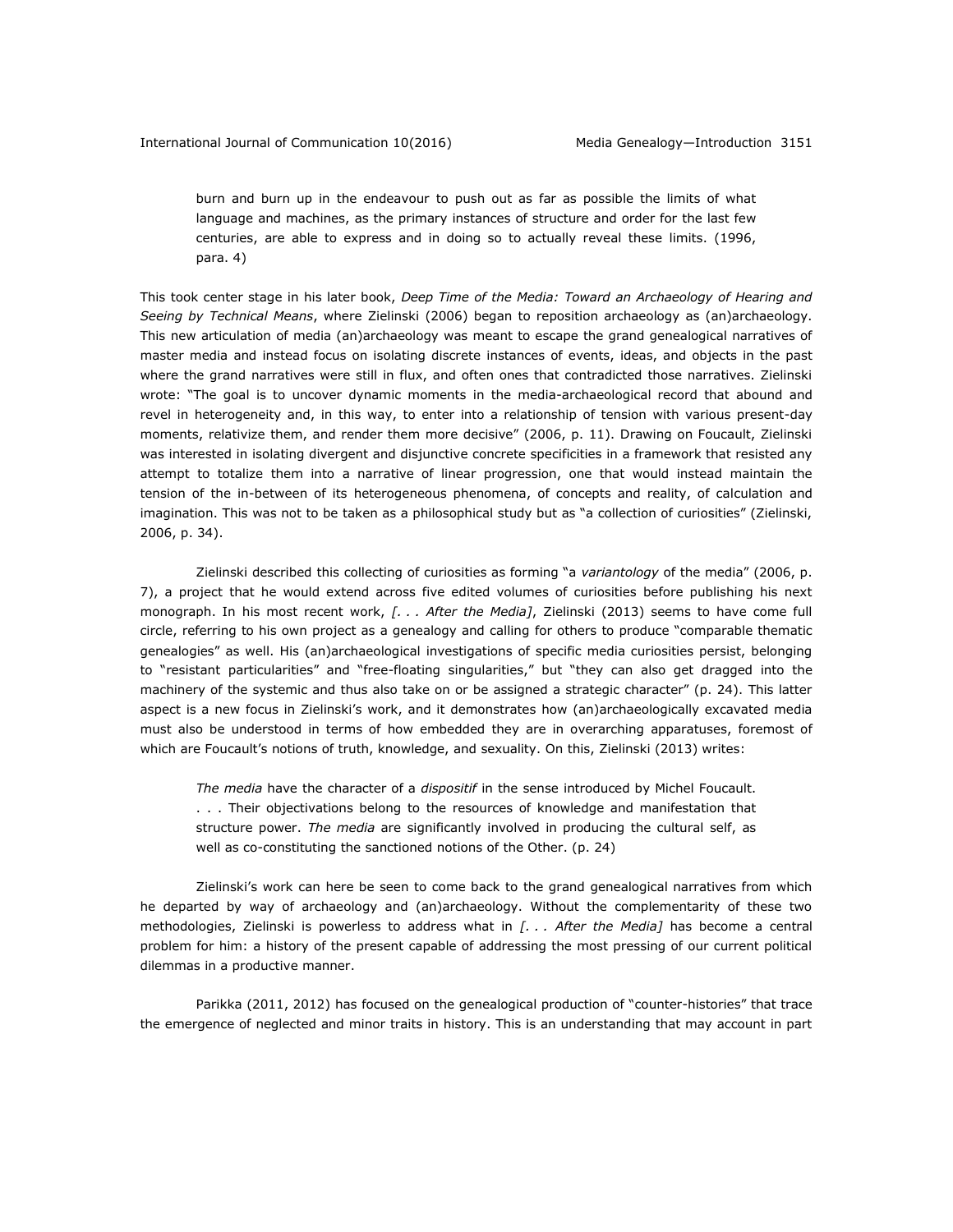for Zielinski's initial divergence from media archaeology to (an)archaeology and variantology, but it doesn't directly account for problematization, nor for Zielinski's more recent work. Genealogy is foremost a methodology for producing a history of the present, in which the role of the counter-, the minor, and the neglected is to establish the emergence of a particular apparatus and problematization delimiting the present and establishing the grounds of possibility for practice and utterance. Genealogy analyzes the play of power from which historical moments emerge in their disjuncture, and rather than negating archaeological analyses, it lends them their contemporary stakes and significance. It is precisely for these reasons that in a text where Zielinski feels compelled to answer for media in the contemporary, he turns to genealogy.

#### **What Would Media Genealogy Look Like?**

In his first extended work, Kittler (1990) described the object of his analysis as an apparatus composed of networks of technologies and institutions that operate at the level of culture by facilitating data collection, processing, storage, and transmission. In our opinion, Kittler's (often implicit) methodologies are still perhaps the most robust and effective tools for performing media studies in terms of both archaeology and genealogy. For Kittler, technical media emerge piecemeal from a historically conditioned discourse network, combining, mixing, cross-pollinating, and eventually crystallizing, all while gaining an increasing autonomy from the milieu in which they originated. A Kittlerian must examine corporations, militaries, bureaucracies, nonprofit organizations, academies, inventors and development teams, and potentially spatially and temporally distributed contributions in the form of tweakings, developments, optimizations, alterations of functions, combinations, ad infinitum. This is perhaps the best example of an investigation that responds to the call to navigate between technological determinism and symptomatic technology, the Scylla and Charybdis of media studies.

Jeremy Packer (2010, 2013) described media as encompassing a much broader range of technologies, all of which served to articulate and link things together in networks of forces, practices, knowledge, and institutions. It was in this sense that even infrastructures were always already media and that media studies was required to take in a wide-ranging set of discursive and non-discursive utterances, statements, and grammars of architectures, diagrams, and backup plans that all work to hold together a given, and sometimes fragile, apparatus. We would like to expand this definition in response to our analysis of Kittler's work, and articulate media as tools of governance that shape knowledge and produce and sustain power relations while simultaneously forming their attendant subjects. Media technologies are precisely those that allow for the extension of culture across time, for culture's duration and endurance. As such, they have a priori stakes in the realms of the political, the ethical, and the epistemological. Media collect, store, process, and transmit data that are variously used to rate, coordinate, create, obfuscate, obliterate, translate, demonstrate, and even create virtuality, materiality, and reality itself. Yet we can see this rise as immanent to governance as it has taken shape across the globe in unevenly dispersed fits and starts over the past several thousand years.

What was already in embryo in Kittler's work, and has subsequently gone underdeveloped as German media studies turned toward developing a media archaeological method, was an explicit analysis of the visible surface of contesting forces and power relations on which archaeological depth is laid out. In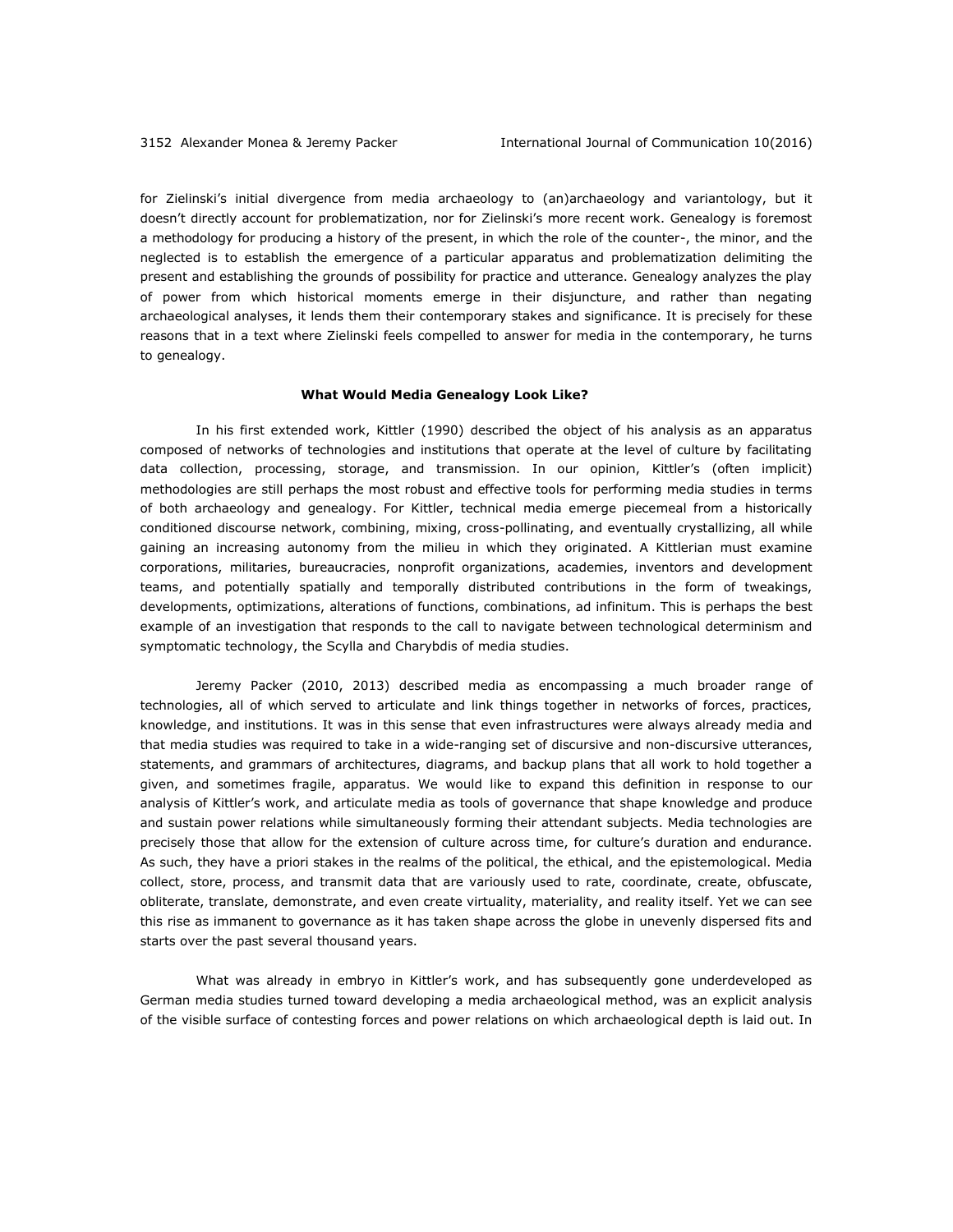his definition of discourse networks, Kittler was already close to a notion of problematization that could investigate the fundamental role that media technologies play in determining the conditions of possibility, existence, and truth that articulate and define both subjects and objects in a given culture. Media archaeology's interest in the concrete specificity of an individual technology can miss its larger role in the production and maintenance of a larger apparatus, even though that technology's spatial and temporal location in such an apparatus is immanent to that very technology in its concrete specificity.

This idea is well demonstrated in the work of Paul Edwards (1996), for whom any tool or technology and our understanding of it are linked through discourse.

(A) self-elaborating "heterogeneous ensemble" that combines techniques and technologies, metaphors, language, practices, and fragments of other discourses around a support or supports. It produces both power and knowledge: individual and institutional behavior, facts, logic, and the authority that reinforces it. It does this in part by continually maintaining and elaborating "supports," developing what amounts to a discursive infrastructure. (p. 40)

Any analysis of technology requires an examination of the discourse through which that technology has been produced as an object of knowledge for thought. We have to understand the infrastructure of which it is a part if we want an accurate technical articulation of the object itself. For Edwards (2010), this is to be accomplished through "infrastructural inversion."

Infrastructures often begin with large technical systems that go through a process of "invention, development and innovation, technology transfer, growth, and competition, consolidation, splintering or fragmentation, [and] decline" (Edwards, 2010, p. 10). As they consolidate, "gateway" technologies emerge that allow heterogeneous and incompatible systems to interoperate. These gateways allow standardized systems to merge into much larger networks that are much more flexible and robust but require a replacement of top-down control with horizontal or distributed coordination processes. Further, even these networks become limited, and eventually the demand for increased functionality produces gateways between networks to form "Internetworks" or "*webs*." As Edwards notes,

In general *infrastructures are not systems* but networks or webs. This means that, although infrastructures can be coordinated or regulated to some degree, it is difficult or impossible to design or manage them, in the sense of imposing (from above) a single vision, practice, or plan). (2010, p. 12, emphasis in original)

It is at this point that the scope of investigation for the crystallization of a single technology becomes unmanageable. For instance, to examine the emergence of even the simplest electronic computers, one would need to consult, among other things, Hughes' (1993) monumental history of electrification in the United States and the emergence of electrical grids as infrastructure. Then one would need to consult the gateways by which that electricity was able to move from the grid into the computer and through its circuits to activate the hardware. And this is for a computer that has no software, interface, or Internet. As such, the analysis must always be in some sense iterative and limited. Like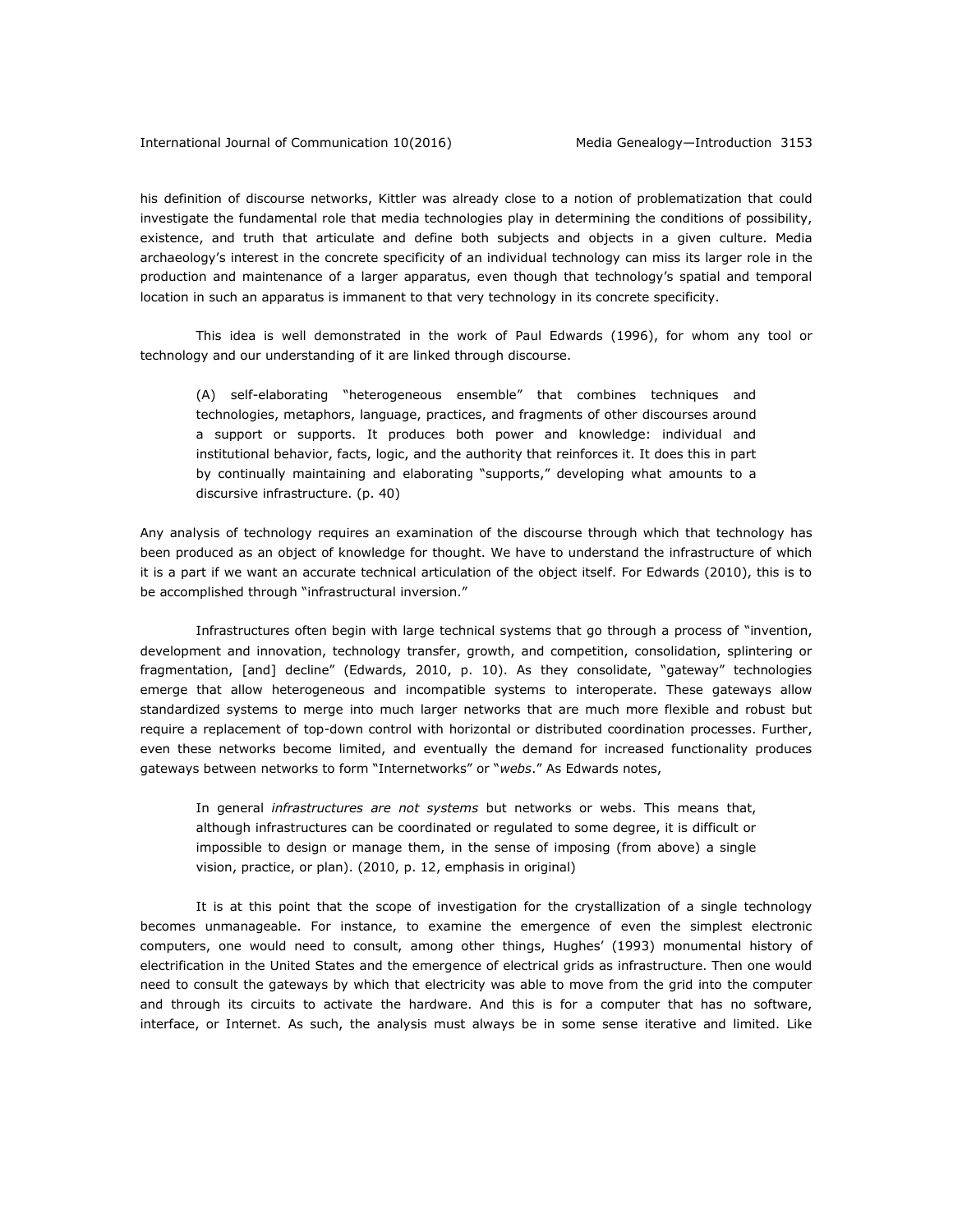Kittler, we might produce a forever-delayed end point of investigation to pursue piecemeal and modify on the fly. In the interview of Paul N. Edwards by Alexander Monea titled "An Archive for the Future: Paul N. Edwards on Technology, Historiography, Self and World," Edwards discusses these issues of methodology and interdisciplinarity in media studies, as well as the political stakes of historiographic inquiry in terms of media and technology.

Much scholarship has been generated that takes a similar approach to media studies—a good portion of which is represented by the work of the scholars interviewed here. Peter Galison (2003) has studied the standardization of time through telegraph cables, clocks, and maps, and with Lorraine Daston, has studied the emergence of scientific objectivity through various scientific instruments (Daston & Galison, 2007). Two genealogical insights arise from this scholarship that are directly relevant here. First, Galison situates the "discovery" of relativity at the nexus of a geopolitical struggle to own and manage space and time. Simultaneity was a problematic first and foremost of governance, which necessitated a techno-scientific apparatus to solve. Second, processes of subjectification are deeply rooted in mediaspecific modes of social and scientific forms of observation or data collection (Daston & Galison, 2007). Objectivity is an ethical mode of self-relation as well as an epistemological commitment. As such, media are epistemological machines for sure, but they are also governmental machines and subjectification machines. In the interview of Peter Galison by Jeremy Packer, "Abstract Materialism: Peter Galison Discusses Foucault, Kittler, and the History of Science and Technology," Galison adds complexity to this relationship between technology and the self. Using the Rorschach test as an example, he suggests there is an almost dialectical relationship between the self and technology whereby specific formations of the self determine the very possibility for developing new technologies (2016).

Orit Halpern (2012a, 2012b, 2015) extends this methodology in her analyses of cybernetics, aesthetics, and human perception by analyzing "demos," the technological prototypes that play a role in the emergence and crystallization of media technologies. Her work locates "a mid-century reconfiguration of cognition, perception, and sense that continues to underpin our relationship to the screen, the mind, and the body in the present" (Halpern, 2012b, p. 330), and it is this shift that much of her work is dedicated to producing a genealogy for. Halpern encourages us to ask what the concepts we use to describe media actually denote in practice; how their specific tactics, methods, and strategies render the phenomenal and empirical world measurable and modifiable; and what their specific subject-object schemas are outside of the grand narratives by which they are usually conceived. Demos are one such way of asking and answering these questions, because they outline the problematic field from which specific technologies arise. And her work on perception and vision traces "a genealogy of our contemporary discourses that waver between augmentation and simulation, and between reactionary imaginaries of biologically determined subjects and emergent ideals of infinitely modulatable bodies" (Halpern, 2012a, p. 233). In the interview of Orit Halpern by Eddie Lohmeyer titled "Cinema/Cybernetics/Visuality: A Conversation with Orit Halpern," Halpern discusses the challenges of writing histories of big data through the concepts of vision and the demo, as well as the possibilities that such historical methods have for advancing media criticism and practice.

Media genealogy from this vantage is an investigation into the media a priori of problem formation. It would examine how media allowed certain problems to come to light, be investigated, and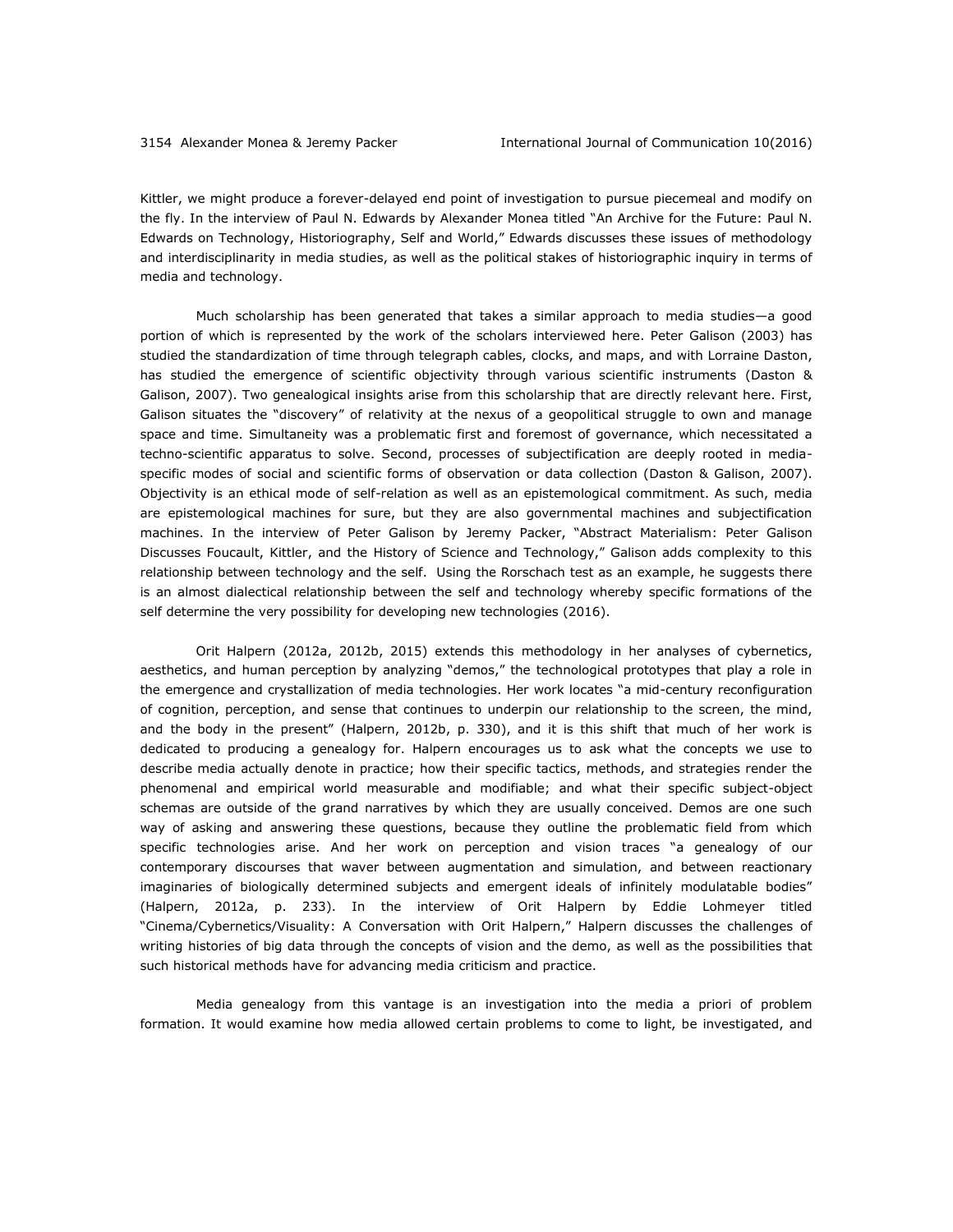chosen for elimination and how media aided in the various solutions that have been enacted. For instance, in recent work, Chris Russill (2013) has examined the means by which ultraviolet light and the ozone layer came to be "seen," measured, and represented via computational modeling. This opened up the potential to problematize ozone depletion as a hole and not merely as a number representing the percentage of ozone present at different levels of the earth's atmosphere. The infamous hole in the ozone was a media problem from the ground up—without media to collect, store, process, and circulate data, there would be no ozone hole. Media in this case were used in mustering support for what has largely been the successful set of policies enacted to reduce emissions of chlorofluorocarbons. In the interview of Chris Russill by Kate Maddalena titled "Is the Earth an Optical Medium? An Interview with Chris Russill," Russill describes his unique combination of media and cultural studies that he leverages to critique the technical media apparatuses of earth systems sciences, with a specific eye to its capacity to map the power relations in discourse on ozone holes, climate change, the photosynthetic machines of science fiction, and sunscreen.

Lori Emerson's work is perhaps the most archaeological of our interviewees, yet a large portion of it contains the seeds of genealogical research. Her Media Archaeology Lab has a huge collection of old (often "dead") technologies that are kept functioning so that people can continue to interact with them. Yet the Media Archaeology Lab's motto is "the past must be lived so that the present can be seen" (Media Archaeology Lab, n.d.), a linkage that cannot be formed without the genealogical method, and also one that seems similar to Foucault's desire to provide a history of the present. Emerson also describes her continued work on the infrastructure of the Internet as an effort to articulate "how we are unwittingly living out the legacy of the power/knowledge structures that produced TCP/IP" (Emerson, 2015, para. 2). Emerson's (2014) *Reading Writing Interfaces* similarly traces the history of reading/writing practices through a series of (technical and technological) interfaces between subjects (readers and writers) and objects (texts and their contents). Her book is a wonderful example of the utility of the archaeological method, but its ties to large-scale shifts in reading/writing practices can also be read as genealogical. In the interview of Lori Emerson by Jay Kirby titled "As If, or, Using Media Archaeology to Reimagine Past, Present, and Future: An Interview with Lori Emerson," Emerson describes her methods through the lens of the Media Archaeology Lab, which collects still-functioning media artifacts to demonstrate the different possibilities of what is and what could be in terms of digital and analogy media technologies.

Mark Andrejevic provided one of the clearest and earliest examples from North America of a genealogical investigation into the historical workings of media power. In the "Work of Being Watched," Andrejevic (2002), outlined the necessity for reemphasizing the productive capacity of surveillance, following from Foucault, to understand the historical relationship that developed between Taylorism, the media specificity of time-motion studies, and the rationalization of the production process. Extending Dallas Smythe's (1977) classic notion that watching TV is work, Andrejevic suggested that being watched, being under surveillance, is the form of labor done by consumers that exposes them to the rationalization of the consumption process. Digital interactivity produces firmly grounded power relations whose historical continuity is driven by the productive capacity of surveillance to create new efficiencies grounded in the epistemological capacities of media technologies to collect, store, and process data. In the interview of Mark Andrejevic by J. J. Sylvia IV titled "The Future of Critique: Mark Andrejevic on Power/Knowledge and the Big Data-Driven Decline of Symbolic Efficiency," Andrejevic discusses theoretical critique and the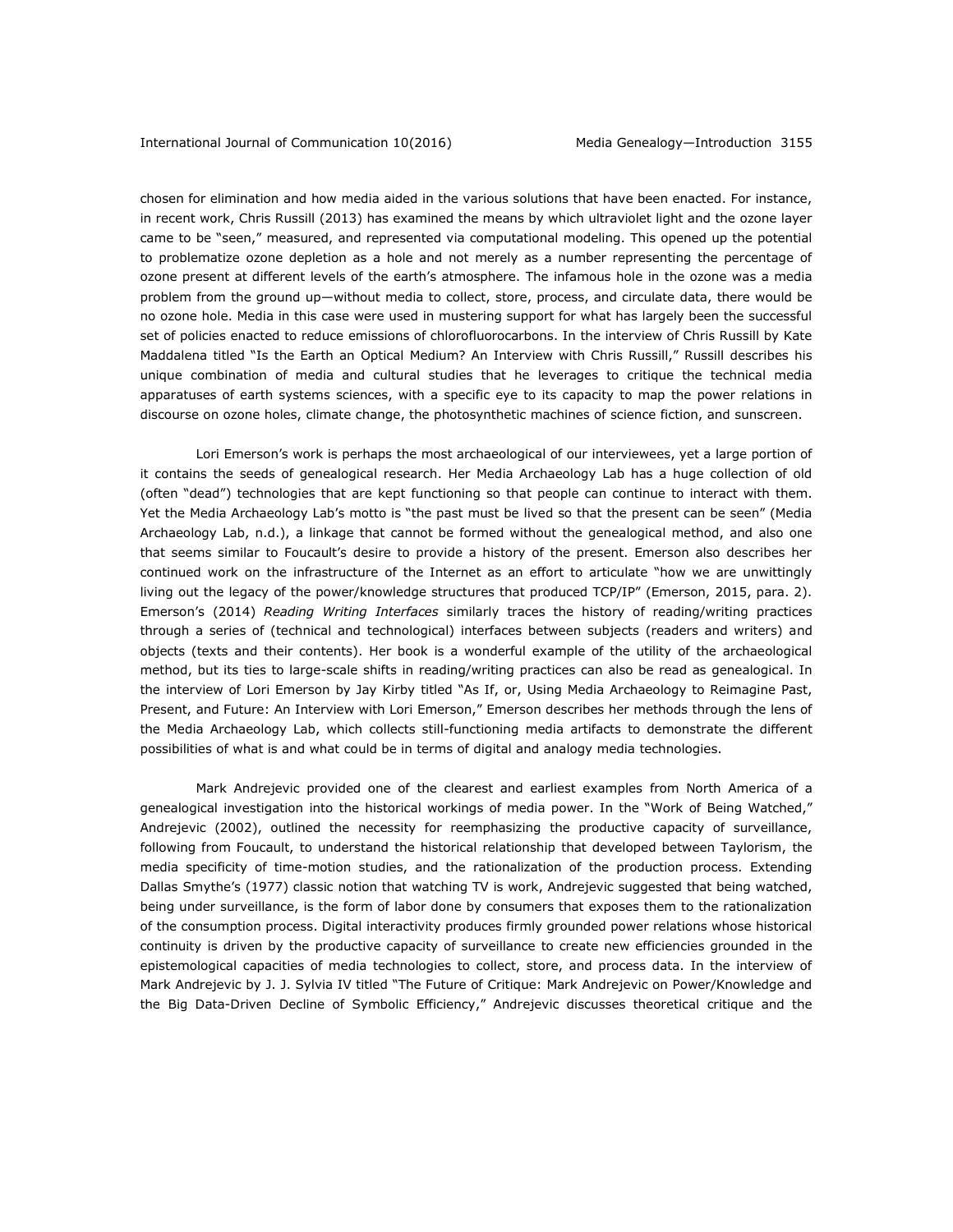importance of power for any theoretical framework for the study of media technologies, and outlines his work to reimagine the relation of power and knowledge after the decline of symbolic efficiency.

It is worth reiterating here that our extended engagement with media archaeology's methods is not meant to discourage scholars from continuing to perform archaeological investigations of media and technologies. Instead, we have tried to demonstrate how that methodological commitment leads outside of itself, that at some point it requires a genealogical component, which, when added, lends media studies a relevance and urgency it might not otherwise have. We are also of the opinion that opening media archaeology up to genealogical commitments—notably power and subjectivation—allows media studies to better interface with hugely significant and often overlapping investigations from other disciplines of media, science, governance, and technology. In the following interviews, you will see how six scholars invested in these debates understand some of these limitations, commitments, and interdisciplinary considerations.

#### **References**

- Andrejevic, M. (2002). The work of being watched: Interactive media and the exploitation of selfdisclosure. *Critical Studies in Media Communication, 19*(2), 230–248.
- Behrent, M. (2012). Genealogy of genealogy: Foucault's 1970–1971 course on the will to know. *Foucault Studies, 13*, 157–178.
- Daston, L., & Galison, P. (2007). *Objectivity*. New York, NY: Zone.
- Dreyfus, H. L., & Rabinow, P. (1983). *Michel Foucault: Beyond structuralism and hermeneutics*. Chicago, IL: University of Chicago Press.
- Edwards, P. N. (1996). *The closed world: Computers and the politics of discourse in Cold War America*. Cambridge, MA: MIT Press.
- Edwards, P. N. (2010). *A vast machine: Computer models, climate data, and the politics of global warming*. Cambridge, MA: MIT Press.
- Emerson, L. (2014). *Reading writing interfaces: From the digital to the bookbound*. Minneapolis, MN: University of Minnesota Press.
- Emerson, L. (2015, July 23). What's wrong with the Internet and how can we fix it: Interview with Internet pioneer John Day. *LoriEmerson.net*. Retrieved fro[m http://loriemerson.net/2015/07/23/](http://loriemerson.net/2015/07/23/%0bwhats-wrong-with-the-internet-and-how-we-can-fix-it-interview-with-internet-pioneer-john-day/) [whats-wrong-with-the-internet-and-how-we-can-fix-it-interview-with-internet-pioneer-john-day/](http://loriemerson.net/2015/07/23/%0bwhats-wrong-with-the-internet-and-how-we-can-fix-it-interview-with-internet-pioneer-john-day/)
- Ernst, W. (2013). *Digital memory and the archive* (J. Parikka, Ed.). Minneapolis, MN: University of Minnesota Press.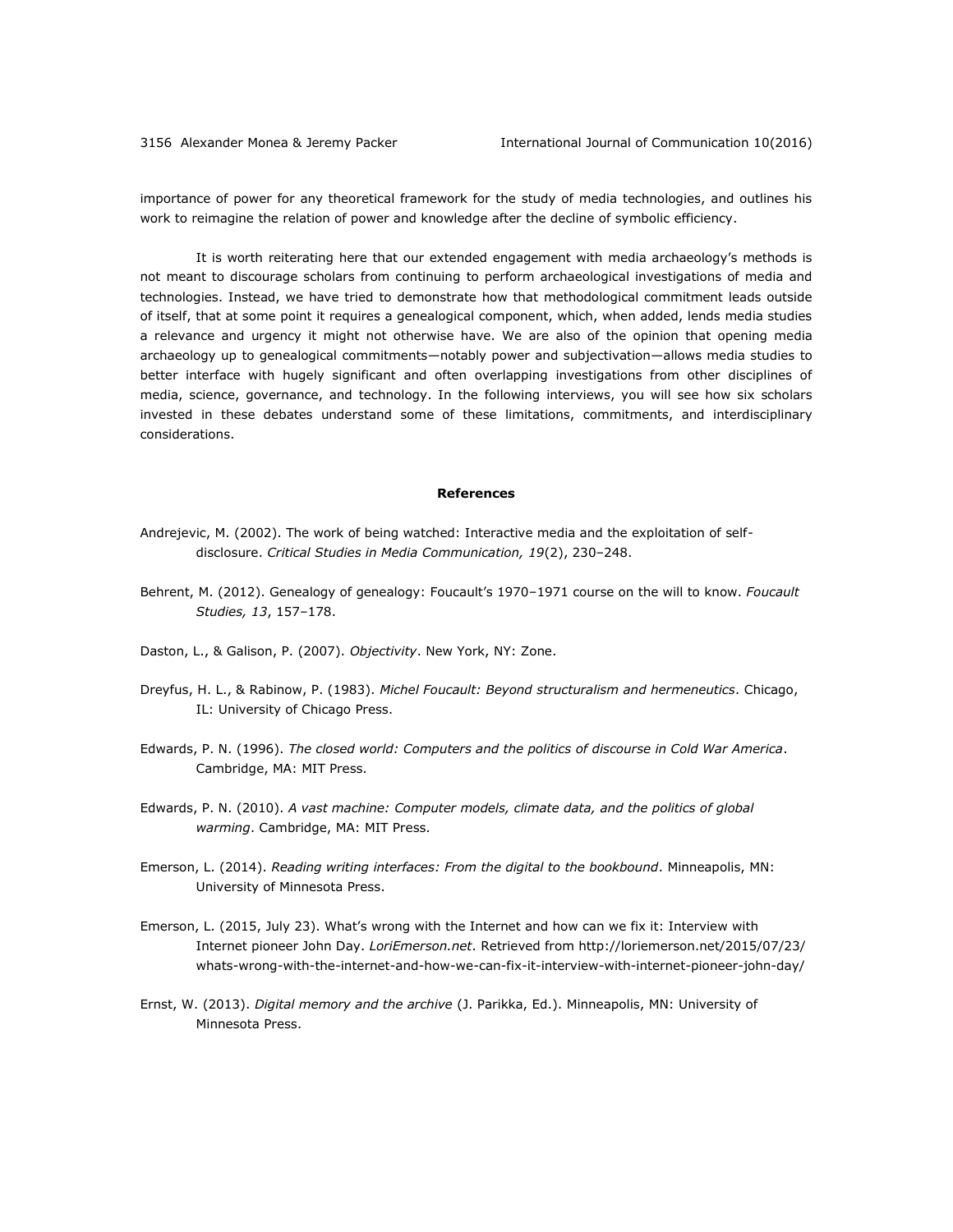- Ernst, W. (2015). *Stirrings in the archives: Order from disorder* (A. Siegel, Trans.). Lanham, MD: Rowman & Littlefield.
- Foucault, M. (1972). *The archaeology of knowledge and the discourse on language* (A. M. S. Smith, Trans.). New York, NY: Pantheon Books. (Original work published 1969)
- Foucault, M. (1995). *Discipline and punish: The birth of the prison* (A. Sheridan, Trans.). New York, NY: Vintage Books.
- Foucault, M. (1996a). The archaeology of knowledge (J. Johnston, Trans.). In S. Lotringer (Ed.), *Foucault live: Collected interviews, 1961–1984* (pp. 57–64). New York, NY: Semiotext(e).
- Foucault, M. (1996b). Clarifications on the question of power (J. Cascaito, Trans.). In S. Lotringer (Ed.), *Foucault live: Collected interviews, 1961–1984* (pp. 255–263). New York, NY: Semiotext(e).
- Foucault, M. (1996c). Problematics. In S. Lotringer (Ed.), *Foucault live: Collected interviews, 1961–1984* (pp. 416–422). New York, NY: Semiotext(e).
- Foucault, M. (1999a). Nietzsche, Freud, Marx. In M. Foucault, *Aesthetics, method, and epistemology: Essential works of Foucault, 1954–1984* (J. D. Faubion & P. Rabinow, Eds.) (pp. 269–278). New York, NY: The New Press.
- Foucault, M. (1999b). Nietzsche, genealogy, history. In M. Foucault, *Aesthetics, method, and epistemology: Essential works of Foucault, 1954–1984* (J. D. Faubion & P. Rabinow, Eds.) (pp. 369–392). New York, NY: The New Press.
- Foucault, M. (1999c). Return to history. In M. Foucault, *Aesthetics, method, and epistemology: Essential works of Foucault, 1954–1984* (J. D. Faubion & P. Rabinow, Eds.) (pp. 419–432). New York, NY: The New Press.
- Galison, P. (2003). *Einstein's clocks, Poincaré's maps: Empires of time*. New York, NY: Norton.
- Halpern, O. (2012a). Cybernetic sense. *Interdisciplinary Science Reviews, 37*(3), 218–236.
- Halpern, O. (2012b). Perceptual machines: Communication, archiving, and vision in Post-war American design. *Journal of Visual Culture, 11*(3), 328–351.
- Halpern, O. (2014). *Beautiful data: A history of vision and reason since 1945*. Durham, NC: Duke University Press.
- Hughes, T. P. (1993). *Networks of power: Electrification in Western society, 1880–1930*. Baltimore, MD: Johns Hopkins University Press.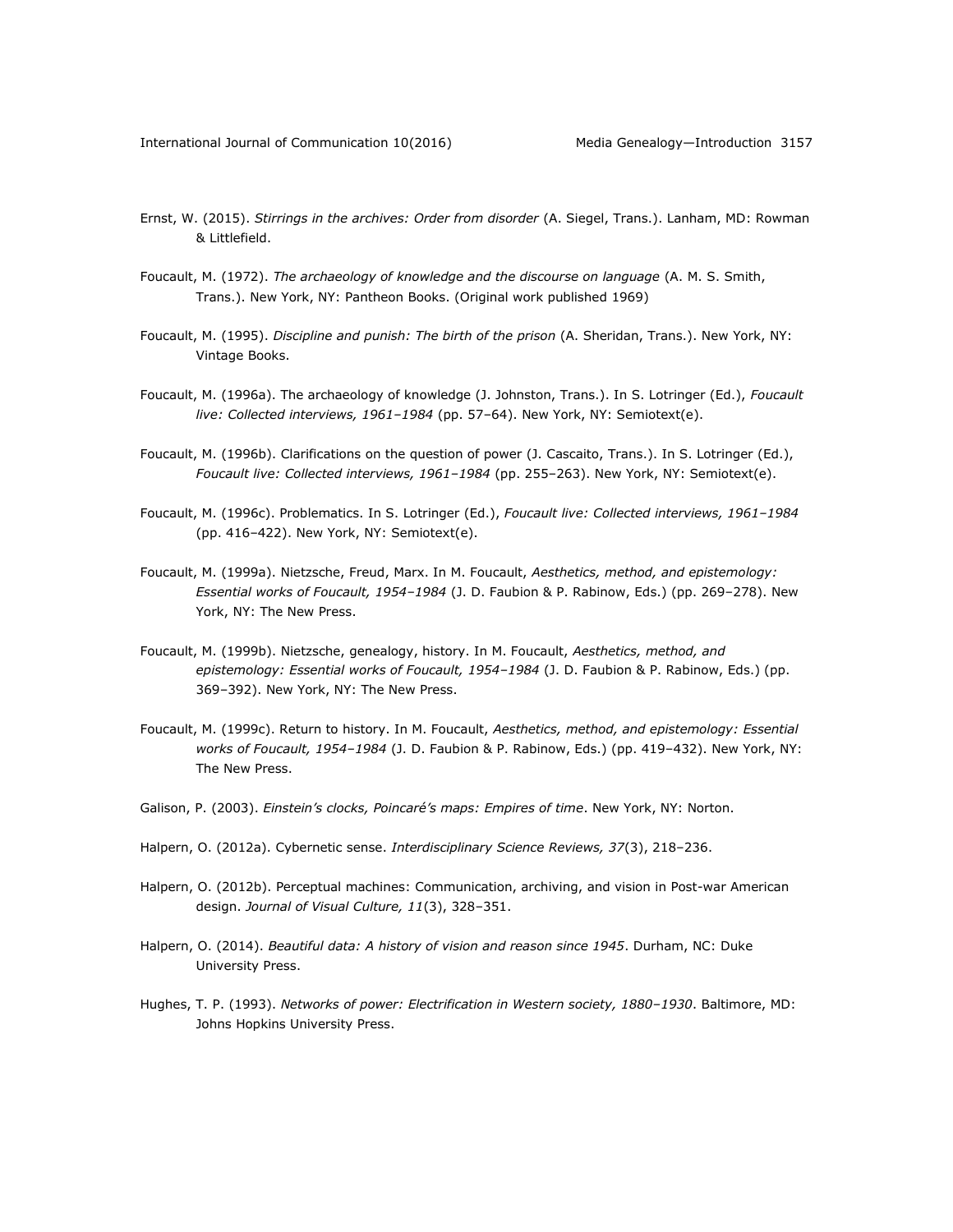- Huhtamo, H., & Parikka, J. (2011). Introduction: An archaeology of media archaeology. In H. Huhtamo & J. Parikka (Eds.), *Media archaeology: Approaches, applications, and implications* (pp. 1–24). Berkeley, CA: University of California Press.
- Kittler, F. (1990). *Discourse networks 1800/1900* (M. Metteer & C. Cullens, Trans.). Stanford, CA: Stanford University Press.
- Kittler, F. (1997). *Literature, media, information systems* (J. Johnston, Ed.). New York, NY: Routledge.
- Kittler, F. (1999). *Gramophone, film, typewriter* (G. Winthrop-Young & M. Wutz, Trans.). Stanford, CA: Stanford University Press.
- Kittler, F. (2010). *Optical media: Berlin lectures 1999* (A. Enns, Trans.). Malden, MA: Polity.
- Koopman, C. (2013). *Genealogy as critique: Foucault and the problems of modernity*. Bloomington, IN: Indiana University Press.
- McLuhan, M. (2003). *Understanding media: The extensions of man, critical edition* (W. T. Gordon, Ed.). Corte Madera, CA: Gingko Press.
- Media Archaeology Lab. (2013). About. Retrieved from<http://www.mediaarchaeologylab.com/about>
- Packer, J. (2010). What is an archive? An apparatus model for communications and media history. *Communication Review, 13*, 88–104.
- Packer, J. (2013). The conditions of media's possibility: A Foucauldian approach to media history. In J. Nerone (Ed.), *Media history and the foundations of media studies* (pp. 88–121). New York, NY: Blackwell.
- Parikka, J. (2010). *Insect media: An archaeology of animals and technology*. Minneapolis, MN: University of Minnesota Press.
- Parikka, J. (2011). Operative media archaeology: Wolfgang Ernst's materialist media diagrammatics. *Theory, Culture & Society, 28*(5), 52–74.
- Parikka, J. (2012). *What is media archaeology?* New York, NY: Polity.
- Parikka, J. (2013). Insects and canaries: Medianatures and aesthetics of the invisible. *Agelaki*, *18*(1), 107–119.
- Parikka, J. (2014). *The anthrobscene*. Minneapolis, MN: University of Minnesota Press.